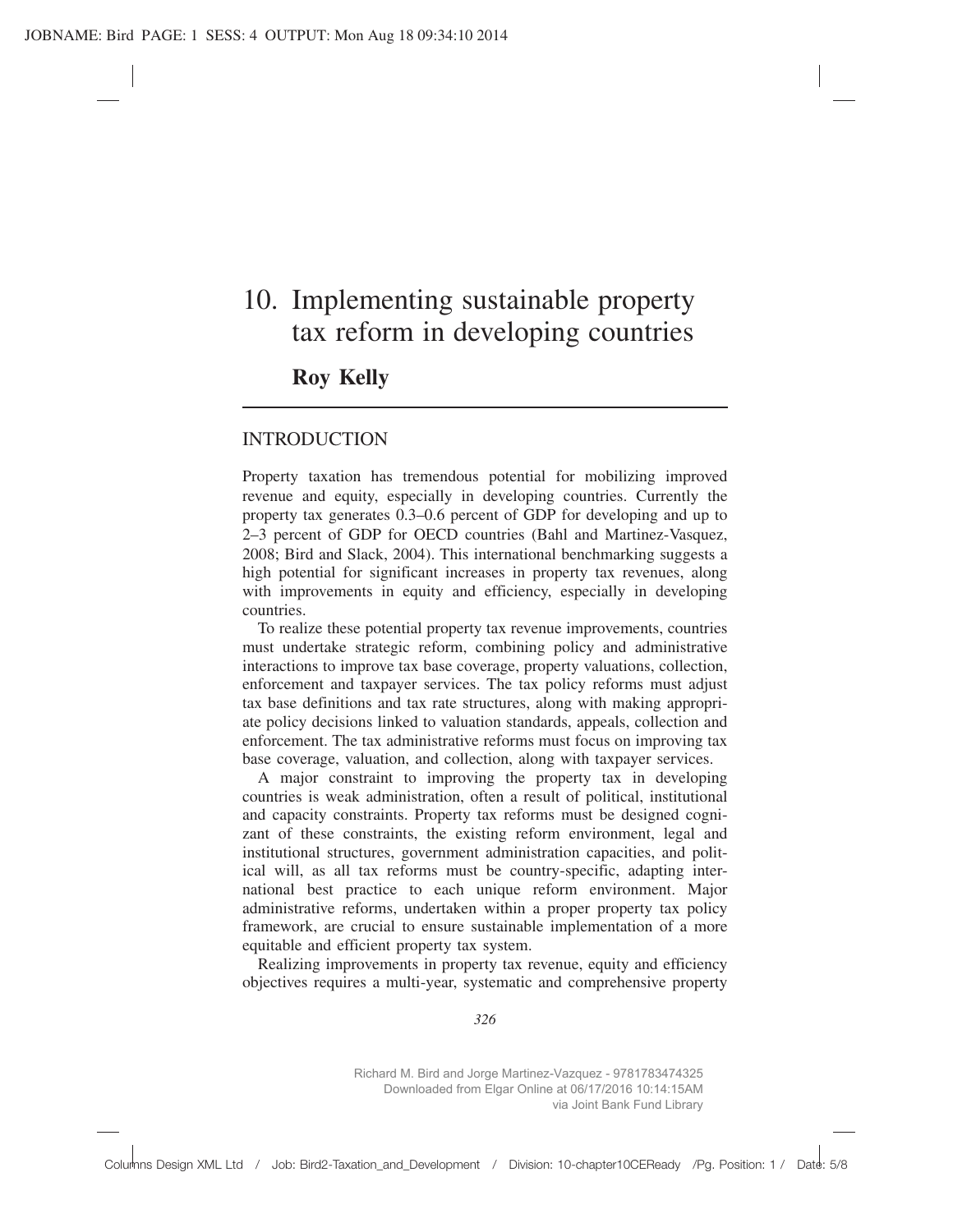tax reform. Although property tax policy can be adjusted overnight, international experience confirms that the translation of those policy and administrative changes into enhanced revenues, efficiency and equity will take time. Although certain reforms may yield immediate improvements in property tax revenues, generally speaking, property tax reform must be implemented so as to allow sufficient time for longer term, systemic and institutional reform.

Ideally property tax reform should be structured as an integral part of broader public sector management reforms, such as fiscal decentralization and governance, public financial management, local government and urban development reforms. This will help create demand support for the reform, making it easier to mobilize a broader set of the key stakeholders and resources, balance the impacts and incentives of other reform initiatives, minimize political, administrative and taxpayer opposition and generate the synergy needed to design, implement and sustain a successful property tax reform. Successful property tax system can then help support these other reforms which seek to enhance responsive, efficient and accountable government and public service delivery.

As with any reform, making the property tax work requires visionary leadership, an appropriate policy framework, strong administrative capacity, and appropriate incentives to mobilize the political, administrative and popular support needed to enhance property tax revenues, equity and efficiency. This chapter focuses on these requirements for successful property tax reform, identifying the key policy and administrative components and possible strategies needed to make the property tax work.

The next section outlines the broader public sector reform environment needed to facilitate and support sustainable property tax reform. Then, the policy and administration determinants affecting the realization of property tax revenue, equity and efficiency outcomes are identified. The third section focuses on the ingredients needed for successful reform implementation, while the final section summarizes the key recommendations for making the property tax work, especially in developing countries.

## THE BROADER REFORM ENVIRONMENT

Countries everywhere are in the midst of development reforms to promote growth and improve living standards. These reforms are focusing on enhancing private sector led economic growth, adopting effective public sector regulations and improving efficient and accountable public service delivery. While the private sector focuses its entrepreneurial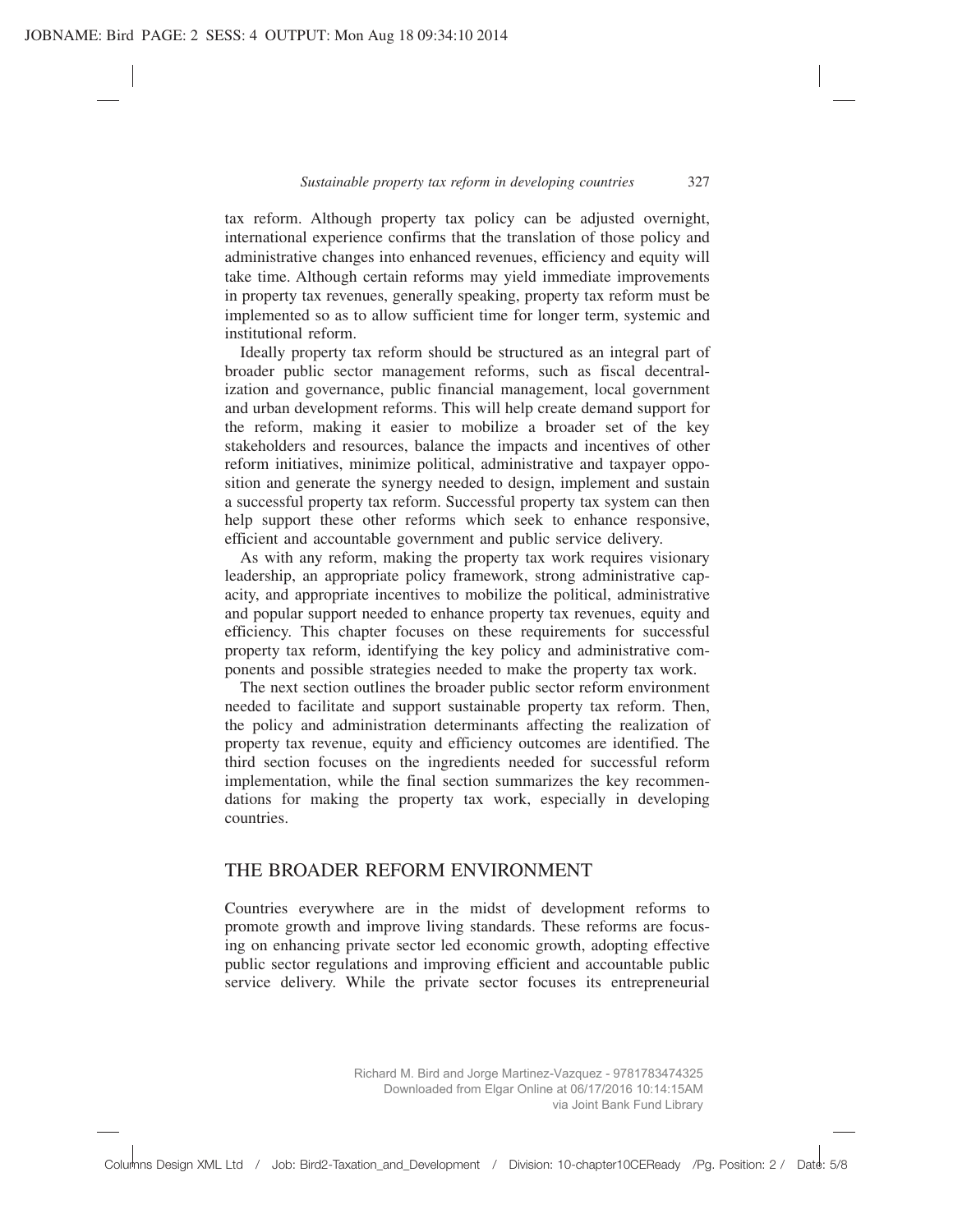energies to maximize market efficiency, governments are focusing their fiscal attention on issues of macroeconomic stabilization, distribution and allocation.

Although stabilization and distribution functions are largely central government responsibilities, the allocation functions are joint responsibilities of both central and local governments, depending largely on the geographic scope of the public good (Musgrave and Musgrave, 1989; Oates, 1999, 2005). Based on the subsidiarity principle, public goods and services are to be provided by the lowest level of government that can do so efficiently. This implies that most public expenditure functions should be assigned to local governments, with the exception of those functions with economies of scale and/or interjurisdictional spillovers such as national defense, monetary policy, and water basin management, among others.

Virtually all governments have adopted variants of decentralization reforms to improve public service efficiency, encourage more accountable and responsive governance, and promote more equitable distribution of services throughout the country. The goal is to bring public sector decisions closer to the people so as to empower local communities to actively participate in prioritizing, implementing and monitoring government resources to enhance efficiency with public and social accountability (Boex and Kelly, 2013). To be successful, these decentralization reforms necessarily involve a combination of political, administrative and fiscal aspects (Boex and Yilmaz, 2010), which must be strategically implemented in a country-specific approach (Bahl and Martinez-Vazquez, 2006).

'Finance should follow Function' is a fiscal decentralization rule stressing the need to provide appropriate funding for the expenditure functions allocated to local governments (Bahl, 1999). This requires a system of shared taxes, intergovernmental transfers and local own-source revenues, the mix depending on the nature of the allocated functions. Although intergovernmental transfers and shared taxes typically dominate the financing framework, local own revenues, although perhaps small, are critically important to enhance local autonomy, governance accountability, ownership and responsibility, while providing an important source of additional funding (at the margin) for local budgets.

Although largely dependent on central–local transfers, local governments everywhere tend to rely on fees and charges, business licenses, and the property tax for their own source revenues, with some local governments given access to broader taxes on motor vehicles, sales and income. The property tax currently finances about 40–80 percent of local government expenditures in OECD countries and between 20–80 percent in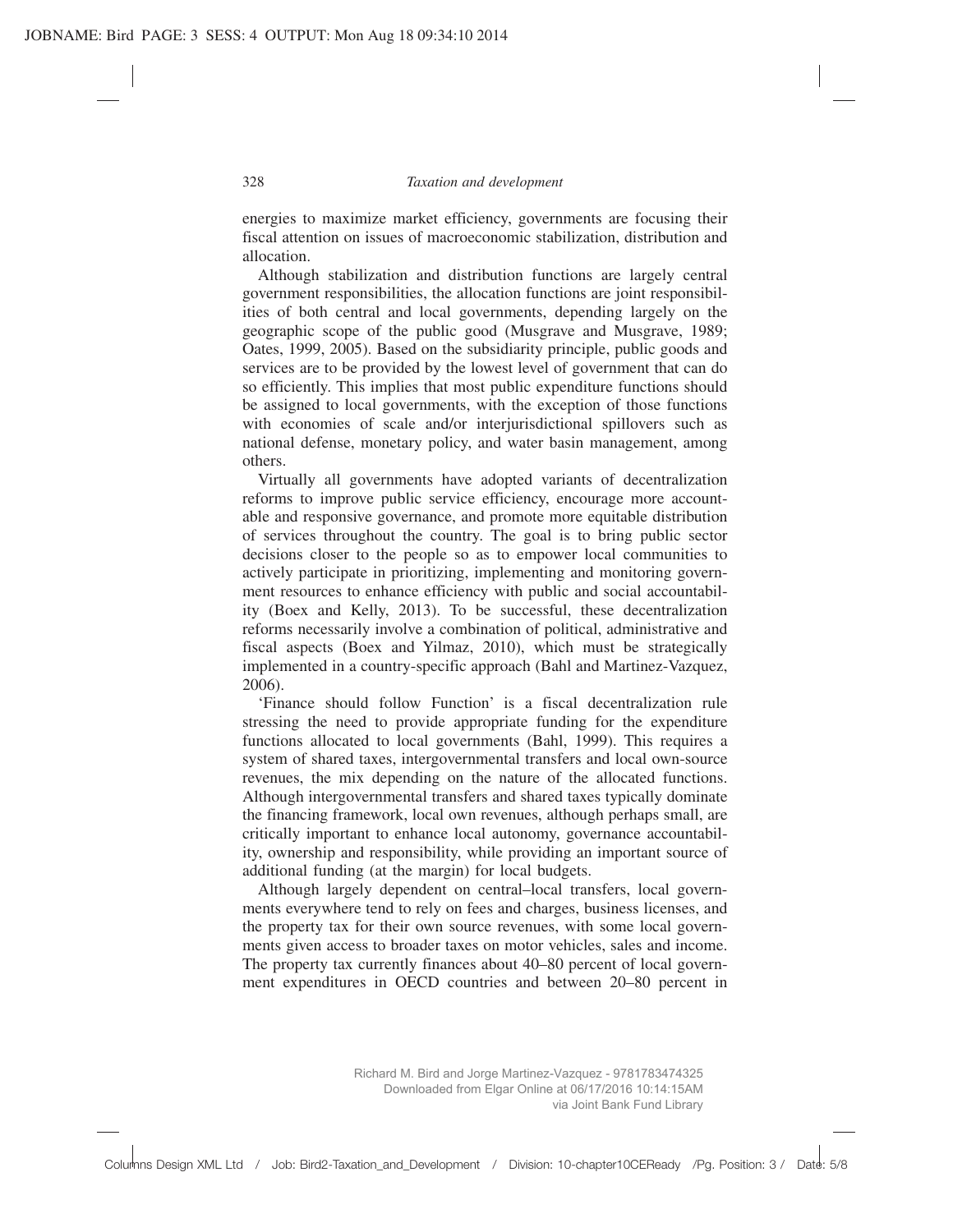developing countries (Bahl and Martinez-Vasquez, 2008). It has been suggested that the property tax should be able to yield between  $1-2$ percent of GDP and serve as the core local tax source for local governments throughout the world (UN-HABITAT, 2011).

Theory and international best practice identify the property tax as the ideal local tax to support ongoing fiscal decentralization strategies. The property tax has strong potential for revenue mobilization, especially in rapidly urbanizing areas. The tax base is immobile which minimizes economic efficiency costs, makes it easy to be identified and be captured and allows the properties to be the natural collateral in cases of nonpayment. Due to its immobility, the property tax base also captures the value of location-specific capital investments and benefits from government programs and services not captured otherwise through various fees, user charges and taxes. The property tax also, in many countries, tends to fall on those with the ability to pay, as immovable property can be the primary repository of wealth. And finally, as a highly visible and politically sensitive revenue instrument, the property tax can serve as a perfect tax to encourage more responsive, efficient and accountable local governments.

Despite being an ideal tax for local governments, with tremendous revenue potential, property taxes in most developing countries face a number of challenges emanating from central and local level political, institutional and administrative problems. At the central government level, reform measures must ensure that local governments are empowered with the responsibility, capacity and resources to effectively implement the property tax. At the local level, local governments must be given the adequate and necessary discretion, along with accountability constraints, to influence property tax policy and its administration (at the margin) and effectively link property tax revenue mobilization with improved levels of responsive, efficient and accountable service delivery.

Reforms should be structured to reduce excessive central government indirect and direct interference. For example, central governments should design their intergovernmental transfers and shared taxes so as to minimize disincentives for mobilizing local revenues; while the central government must be also constrained from intervening with ad hoc policy changes (e.g., granting special exemptions and curtailing local tax rates) and/or administrative regulations which can dramatically discourage local revenue mobilization.

Reforms at the local level should create an enabling environment to empower local governments to effectively enhance governance and improve public service delivery. Strengthened political legitimacy and credibility can better enable local governments to be more responsive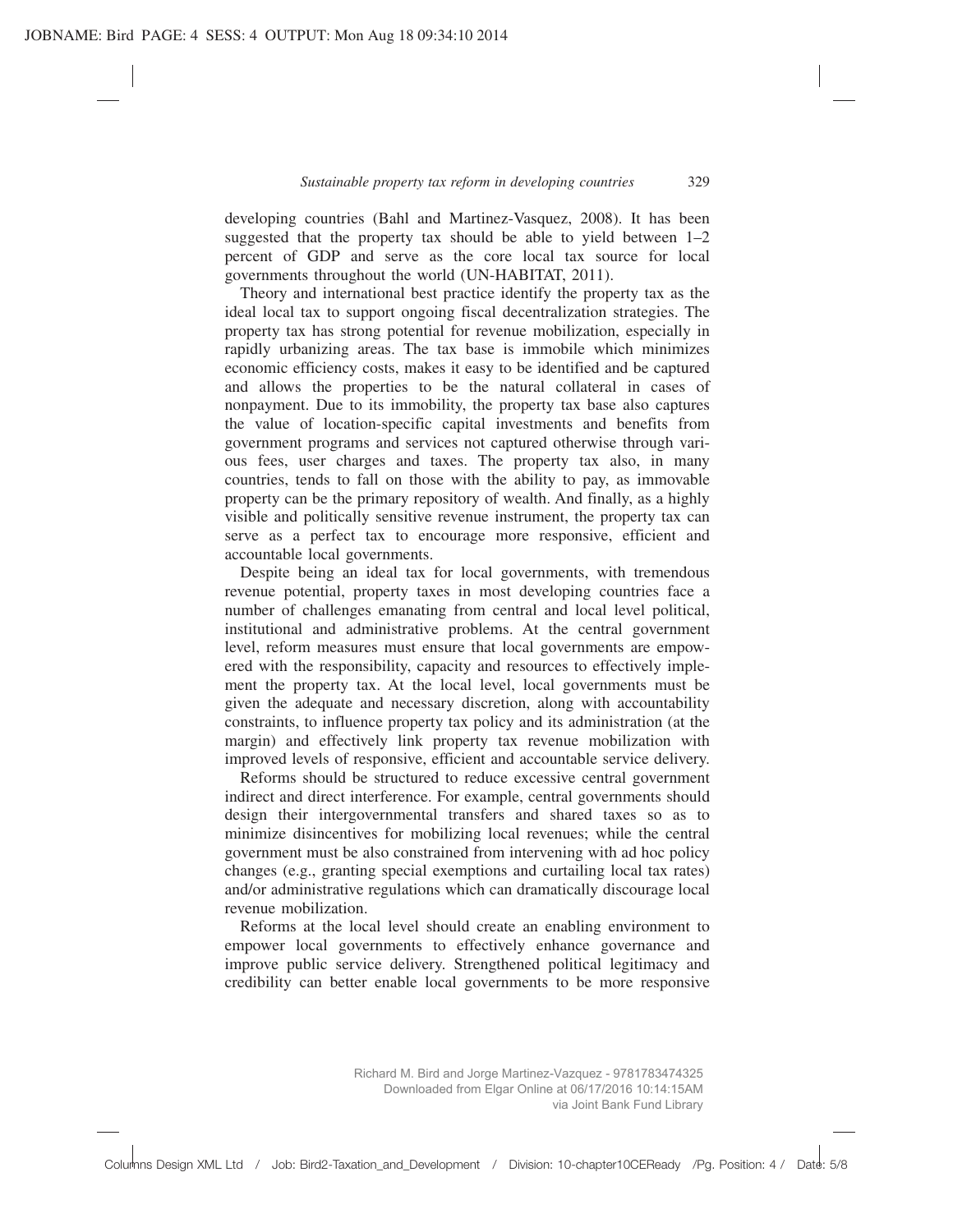and work with their residents to mobilize additional tax revenues needed for local expenditure priorities. Enabling local governments to deliver quality services and to effectively link property taxes to these services will encourage voluntary compliance and grant local governments the legitimacy and credibility to undertake enforcement against noncompliance.

To be successful, property tax reforms should be linked in a "demanddriven" fashion to the broader public sector reforms such as decentralization, in order to build on the momentum, the stakeholder interest, the political will and the available institutional, financial and human resources. Isolated "supply driven" reforms rarely gain sufficient traction to generate sustainable momentum. Thus, a key design strategy for successful property tax reform could be to anchor it as a component of the broader decentralization reforms in a country. In this way, the property tax reform could become a demand-driven activity needed to realize the broader public sector reform objective. In this way, the property tax reform moves beyond just strengthening itself, to becoming a means of supporting the broader vision for improved efficiency and accountability of governance and service delivery.

To ensure that the property tax can deliver the needed revenues, equity and efficiency to support the broader decentralization reforms, reformers must focus attention on identifying the required policy and administration components and then designing and implementing an appropriate reform implementation strategy to make the property tax work.

# PROPERTY TAX POLICY AND ADMINISTRATION

Within the broader political economy environment, reformers must understand the economic, policy and administration determinants of property taxation in order to design and implement appropriate, effective and sustainable interventions. As the property tax revenue identity equation shown below indicates, policy and administration factors closely interact to affect the equity and efficiency of property tax revenue mobilization (Linn, 1980; Kelly, 2000, 2013; UN-HABITAT, 2011).

The *policy factors* focus primarily on the structure of the tax base and tax rates which determine the legal tax capacity; while the *administration factors* directly affect the realization of that tax capacity through the tax base coverage (CVR), the valuation (VR) and the collection (CLR) ratios. In short, property tax revenues are equal to the tax base multiplied by the tax rate, adjusted for the administrative ability to capture the properties on the tax rolls, estimate accurate property valuations, and assess and collect the tax liability, all affected by the quality of taxpayer service.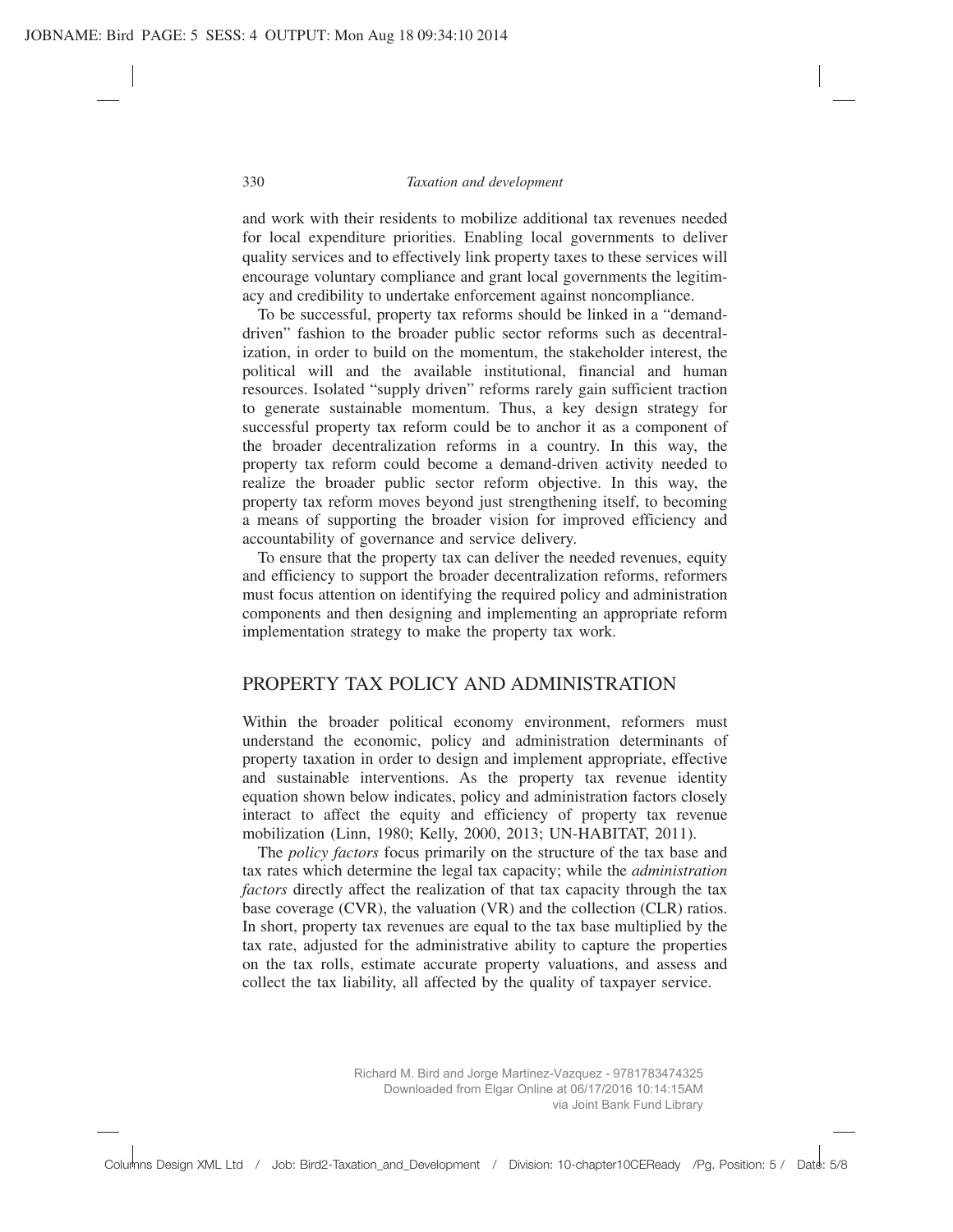Tax Revenue =  $\text{Tr}(Tax)$  Base \* TR] \*  $\text{ICVR}$  \*  $\text{VR}$  \*  $\text{CLR}$ 

[Policy Variables] [Administrative Variables]

## **The Policy Variables**

- The *Tax Base* is defined by government policy in terms of what is and is not included in the tax base, and on the basis on which the tax will be levied (i.e., area or value).
- The *Tax Rate (TR)* is defined by government policy to be the tax amount per value of a property under an ad valorem property tax system, or by the amount per unit of property under a pure area-based rating system.

## **The Administrative Variables**

- The *Coverage Ratio (CVR)* is defined as the amount of taxable property captured in the tax registry, divided by the total taxable property in a jurisdiction. This ratio measures the completeness of the tax roll information and is determined by the administrative efficiency of identifying and capturing property data using field surveys, secondary property information, and/or taxpayer-provided information, and ensuring the correct application of legally approved exemptions, reductions and tax relief policies.
- The *Valuation Ratio (VR)* is defined as the value on the valuation rolls divided by the real market value of properties on the valuation roll. This ratio measures the accuracy of the property valuation level (i.e., what percent of market value is being captured through the valuation process). The valuation ratio level is determined primarily by the frequency and accuracy of the property valuation process.
- The *Collection Ratio (CLR)* is defined as the annual tax revenue collected over total tax liability billed. This ratio measures collection efficiency on both current liability and tax arrears, determined largely by political will, taxpayer service and the effective use of incentives, sanctions and penalties.

The administration variables can be grouped into those related to tax base administration (i.e., coverage and valuation) and those related to the treasury functions of billing, collection, and enforcement (i.e., captured under the collection ratio). These two separate but complementary groupings are important when structuring tax administration options so as to take advantage of distinct skill capacities, economies of scale, and avoidance of conflicts of interest and possible collusion.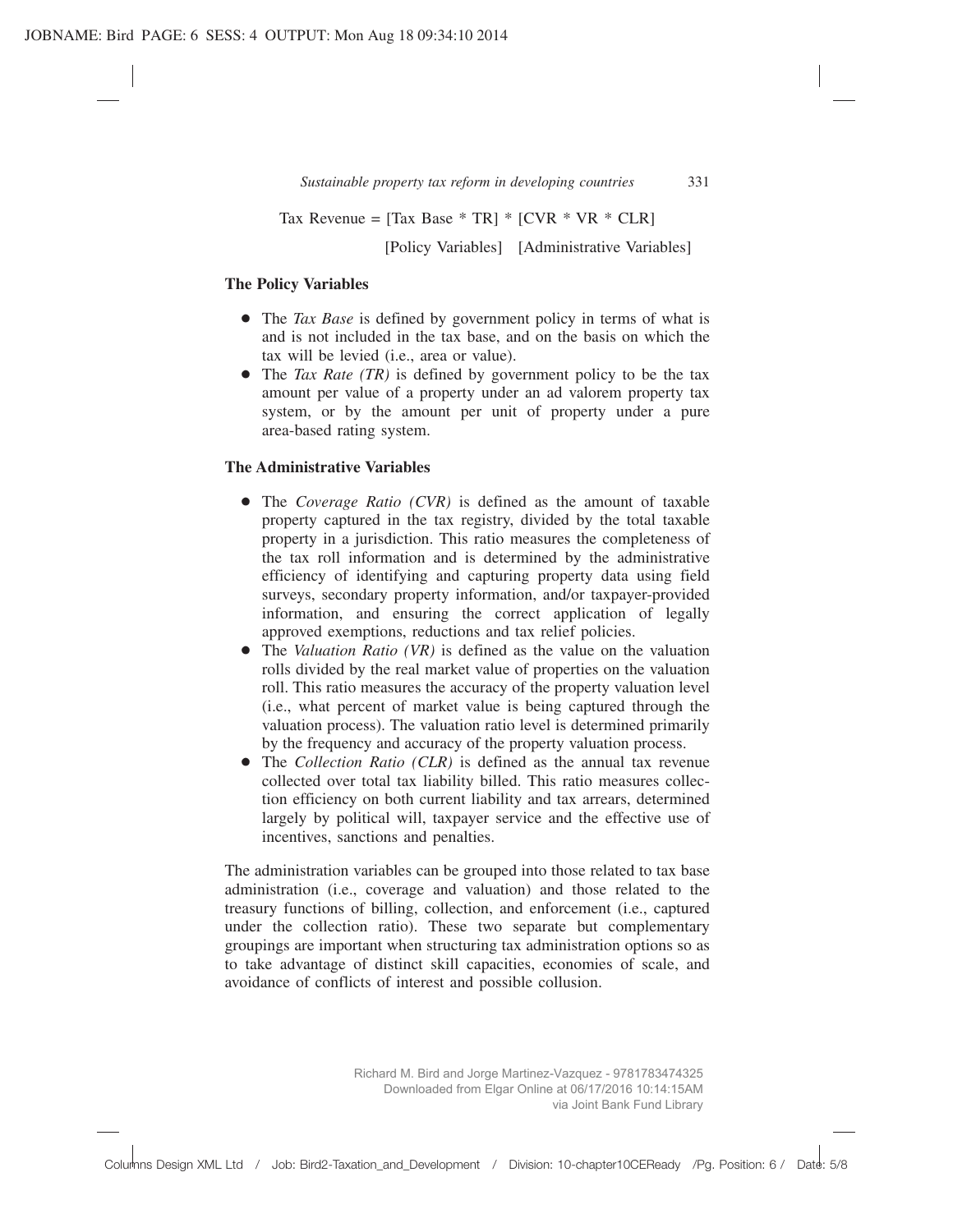To make the property tax work, reformers should identify a strategy to combine and sequence an appropriate set of policy and administrative interventions which can be accepted, adopted, implemented and sustained in an efficient and equitable manner. Any set of policies chosen must be implementable, linked to political, institutional and administrative realities. Policy choices may identify the potential property tax benefits, but it is the quality of administration that will realize those property tax revenue and equity objectives.

Policy choices appropriate for one reform environment may not be appropriate for another reform environment. While the same theories may apply to every situation, the exact mix of policy and administrative reform interventions will necessarily vary, cognizant of the unique reform environment situation. Herein lies the art of property tax reform. For the reform artist to be successful, the artist must understand the theory, the unique reform environment, and the array of policy and administrative alternatives and then creatively adapt and craft these various components into an appropriate, successful property tax reform strategy.

Let us now explore these components, focusing first on policy choices and administration options, followed by implementation strategy considerations. We will then summarize key recommendations for making the property tax work.

#### **Exploring the Property Tax Base**

Property tax policy must define the tax base composition and the tax rate structure, along with the taxpayer definition (owner, occupier and/or beneficiary), valuation standards (valuation – capital or annual rental value – or area basis) and the related assessment, billing, collection, enforcement and dispute resolution issues. There are similar patterns, yet with interesting diversity, in the adopted policy choices by different countries across income levels, geographic and population size, legal and institutional systems, political and administration structures, historical legacies and the degree of decentralization, among others [Almy (2001), Bahl (2009), Bahl, Martinez-Vasquez and Youngman (2008, 2010), Bird and Slack (2004), De Cesare, 2012, Franzsen and McCluskey (2005), Kelly (2000, 2004, 2013), McCluskey (1999), Rosengard (1998), UN-HABITAT (2011), Youngman and Malme (1994, 2002)].

To quickly summarize, most countries typically define the immovable property tax base to include both land and improvements (e.g., buildings), although there are some countries that only tax land (e.g., Jamaica, Kenya, New Zealand and Australia) or only improvements (e.g., Ghana,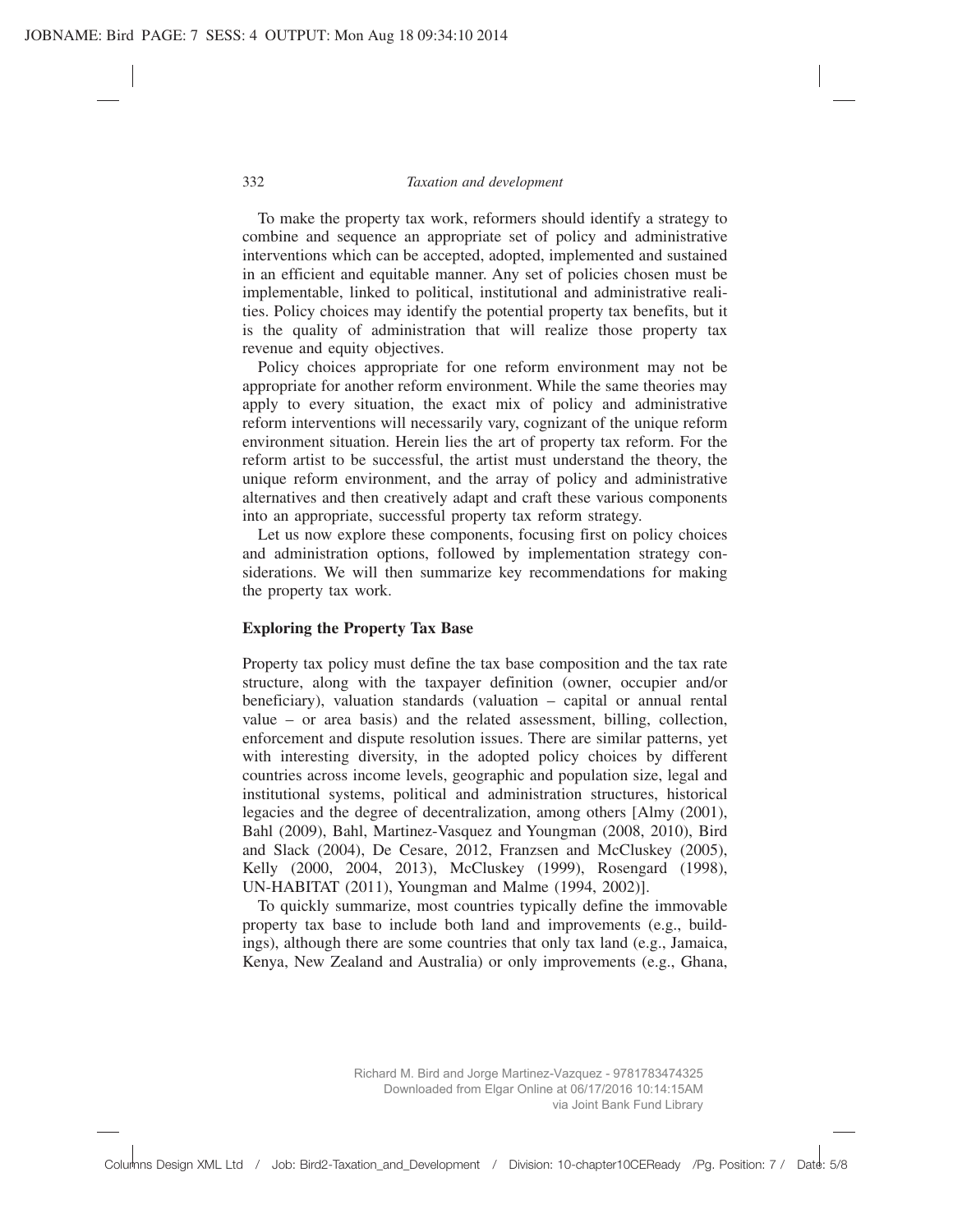Tanzania). Many taxing jurisdictions also include machinery and equipment in their tax base (e.g., US and Canada). Each tax base definition has advantages and disadvantages; and there are strong advocates for each alternative. However, regardless of tax base chosen, countries typically define that tax base coverage as broadly as possible to enable the capture of adequate revenue in an efficient and equitable manner.

The tax base definition as to whether to levy the property tax on land and/or building and/or equipment is not the major policy challenge. The real challenge is defining what will not be included in the tax base, that is, the exemptions. Although there are commonalities, tax base exemptions vary across taxing jurisdictions, based on such factors as nationality, ownership, property use, property characteristics and/or characteristics of the property owners/occupier.

Although exemptions may be well intentioned, reformers must recognize that all exemptions are implicit subsidies or tax expenditures affecting both revenue and economic behavior, which can in turn impact efficiency and equity. International best practice would be to minimize the number of exemptions and tax relief schemes, while more effectively targeting the remainder, so as to best achieve intended government objectives at least economic, administrative and compliance cost.

However, reforming these exemptions can be challenging. Aside from the political difficulties of dealing with constituencies benefiting from these exemptions, reformers even find it difficult to identify all the existing exemptions, as they are often spread throughout multiple laws including the Valuation for Rating Act, the Property Tax Act, and a myriad of other miscellaneous laws on foreign and domestic investment, economic development, mining, sector specific laws linked to hotels and tourism, commercial development, cinematography, among others. This fragmentation of exemptions, spread throughout different legislations and granted by different agencies, makes the reform process a technical, institutional and political challenge, especially in developing countries.

The common property tax exemption across all countries is diplomatic property based on the Vienna Convention on Diplomatic Relations. Countries also typically exempt government-owned properties used for government purposes, although some countries provide for a Contribution in Lieu of Rates (Kenya), Payment in Lieu of Tax (PILT) (Canada and US) or Grants in Lieu of Taxes (Provincial Level in Canada).<sup>1</sup> And there are also some countries that explicitly tax government property either at the full rate (South Africa) or at reduced differential rates (Malawi with a 50 percent reduction and Namibia with a 20 percent reduction) (Kelly et al., 2001, Franzsen, 2012).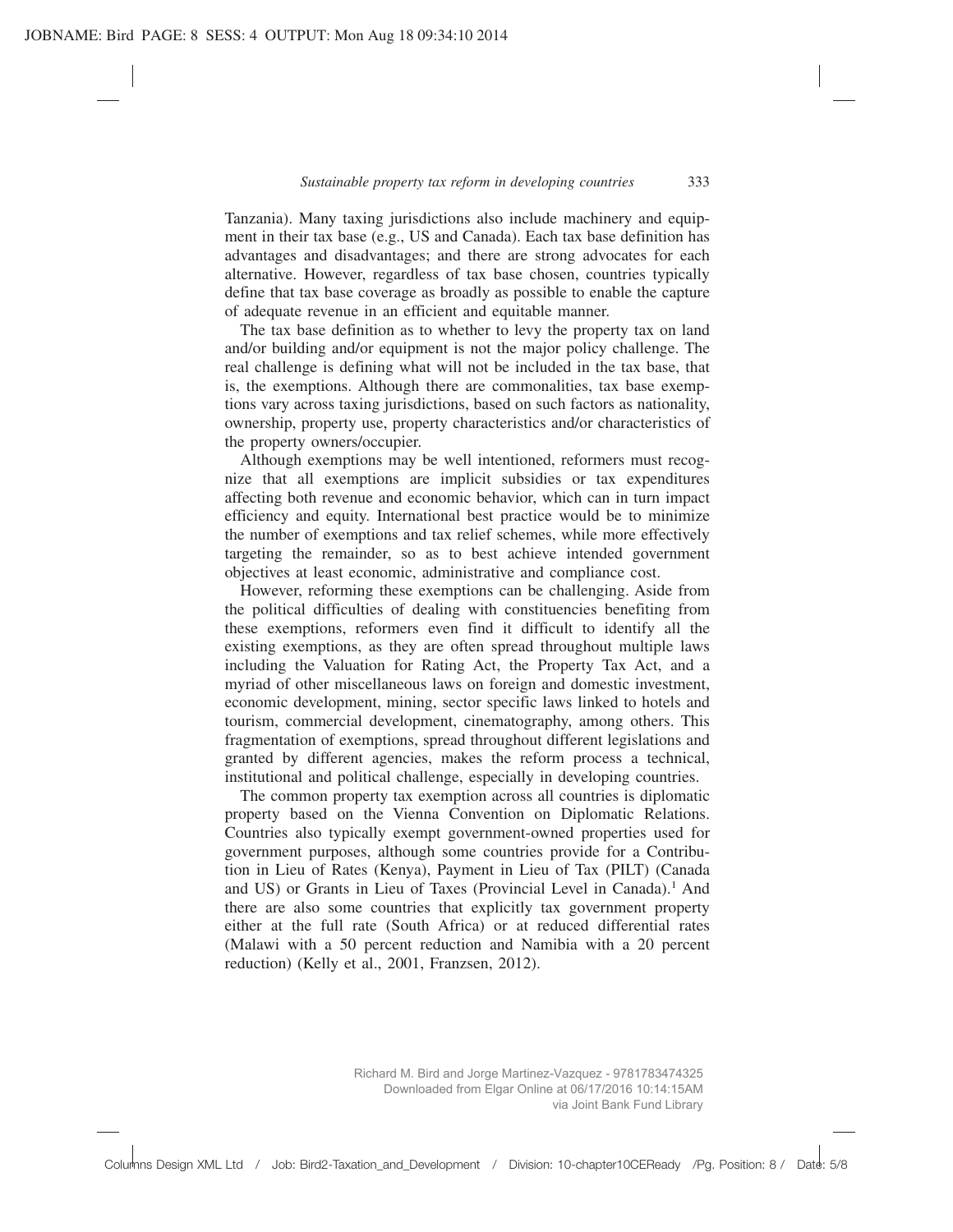Exemptions are also usually given to properties owned by religious institutions but limited to places of worship or other limited religious purposes. Education and health properties are often given a full exemption; although some countries provide only a partial exemption by taxing privately owned facilities at a reduced tax rate (South Africa), while other countries provide an option for voluntary Payments in Lieu of Taxes (USA) (Kenyon and Langley, 2010). Although there may be a constitutional or legal rationale for granting exemptions for religious, educational and medical facilities, it is also economically rational to allow some level of exemption/tax relief in light of possible positive social externalities generated from these properties.

Countries also commonly provide an exemption threshold to eliminate low value properties from paying the property tax, although some countries require every property to pay at least a minimum tax amount for services (Jamaica, Latvia, State of Hawaii, Perth, Australia) (UN-HABITAT, 2011; Perth, 2012). In Latin America it is common to provide exemptions/tax relief for social purposes aimed at low income families, widows, retired and elderly people, pensioners and orphans (De Cesare, 2012).

There are also exemptions, especially in developing countries, which are given to a large portion of the potential property tax base, such as residential properties and agricultural properties. Although the rationale given is a mixture of concerns for equity, administrative efficiency and political expedience, these exemptions can have major implications on equity, efficiency and revenue, depending on how they are structured.

For example, poor small subsistence farmers, especially in developing countries, should perhaps be exempt from property taxation to improve equity. In fact, taxing small rural farmers can cost more in administration and compliance costs than the amount of revenue collected, plus governments often provide very minimal public services to these rural properties. The same logic, however, does not apply to large commercial farmers. Countries which currently do not tax agricultural properties (e.g., Tanzania, Guinea, Tunisia and Zambia) should perhaps explore options to tax at least large commercial agricultural properties through introducing a minimum area rate on large commercial farmers.

Another popular exemption is the granting of tax relief to residential properties. In some countries, the push is to exempt all residential properties while in others it is to grant a single exemption to the owner-occupied residential unit (Egypt, Indonesia). While providing a blanket exemption for all residential properties may be politically expedient to garner popular support, it can generate a large loss in forgone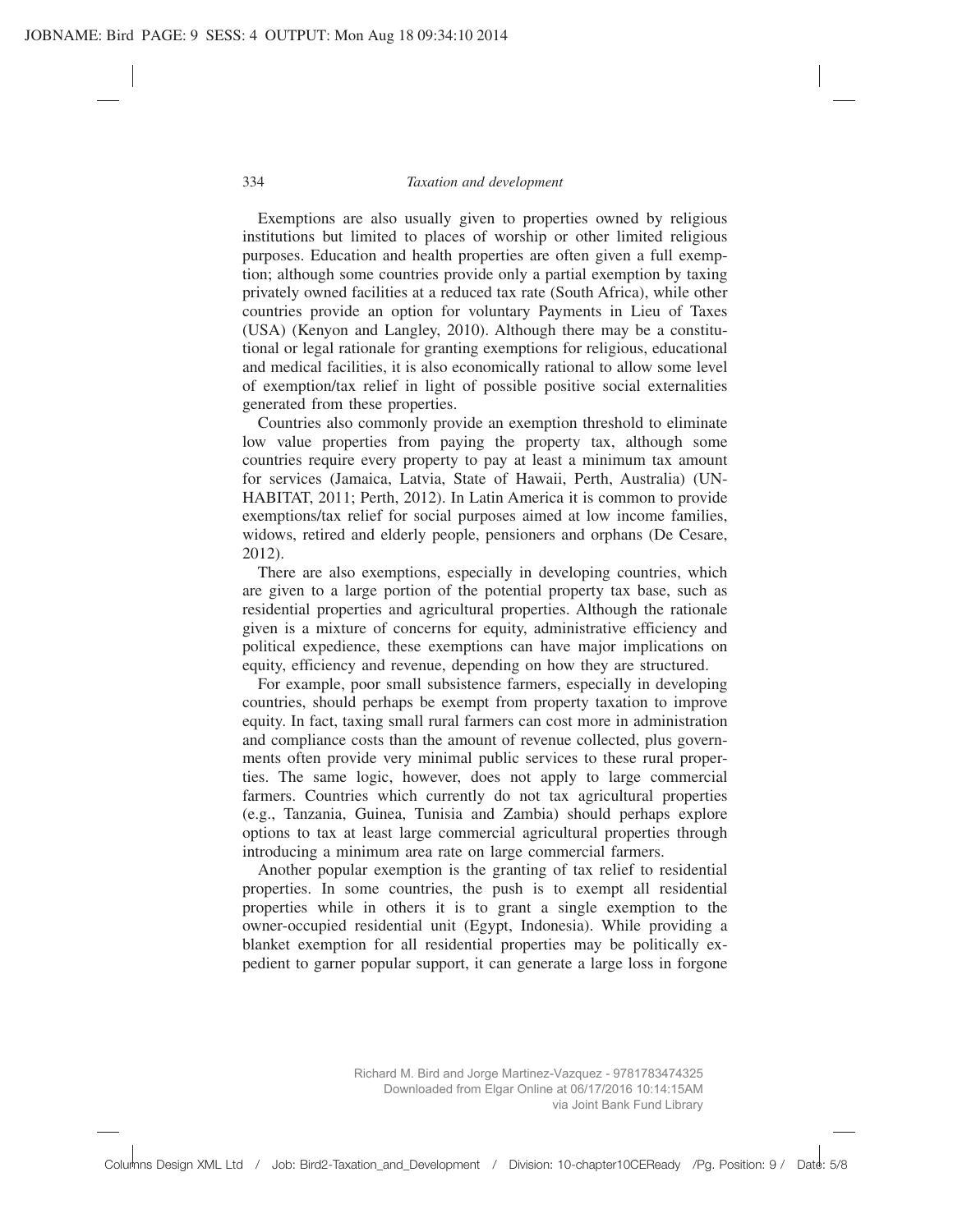revenue and dramatically impact equity, without effectively targeting those most in need of tax relief.

Developing countries overall face a major administrative constraint in trying to target exemptions. For example, granting a single owneroccupied exemption requires tax departments to be able to link the property (i.e., the tax object) uniquely to the taxpayer (i.e., the tax subject) and to be able to verify that the person living in the house is the owner and is only receiving one exemption across all jurisdictions. This proves virtually impossible to implement and enforce in countries with limited coverage of legal and fiscal cadastres and a lack of information sharing across taxing jurisdictions. Thus, although well intentioned and designed to promote greater equity, such policies are often impossible to implement in developing countries.

Another set of exemptions often given are those linked to promoting economic development, which are quite common in OECD countries. The expectation is that these exemptions will attract and stimulate economic investment and growth to a specific region and/or to specific areas within a city. Although quite popular among politicians and the business community, there is little evidence that these tax exemptions are effective (Kenyon, Langley and Paquin, 2012). In general, it is important to remember that the property tax is primarily a revenue instrument, not a tool to fine tune economic development and/or affect land use development patterns.

Theory and international experience confirms that poorly designed and implemented tax exemptions can dramatically create a drain on revenues, increase inequity among taxpayers and introduce major inefficient behavior and distortions. These exemptions play havoc with the tax base making it imperative for reformers to review, evaluate, redesign and monitor the exemption structure to ensure that social and economic objectives are being obtained at least economic, administrative and compliance cost. While this requires both a political and technical process, reformers must recognize that the political aspects often dominate the policy discussion.

#### **Exploring the Tax Rates**

The second important policy choice is the determination of the tax rate structure. Once again, there is diversity throughout the world, with some jurisdictions levying a uniform single tax rate (either on a percentage basis or as a unit rate) while others apply differential rates across types or uses of property (e.g., a classified tax rate structure). Still other jurisdictions levy the tax on a progressive rate, taxing higher value properties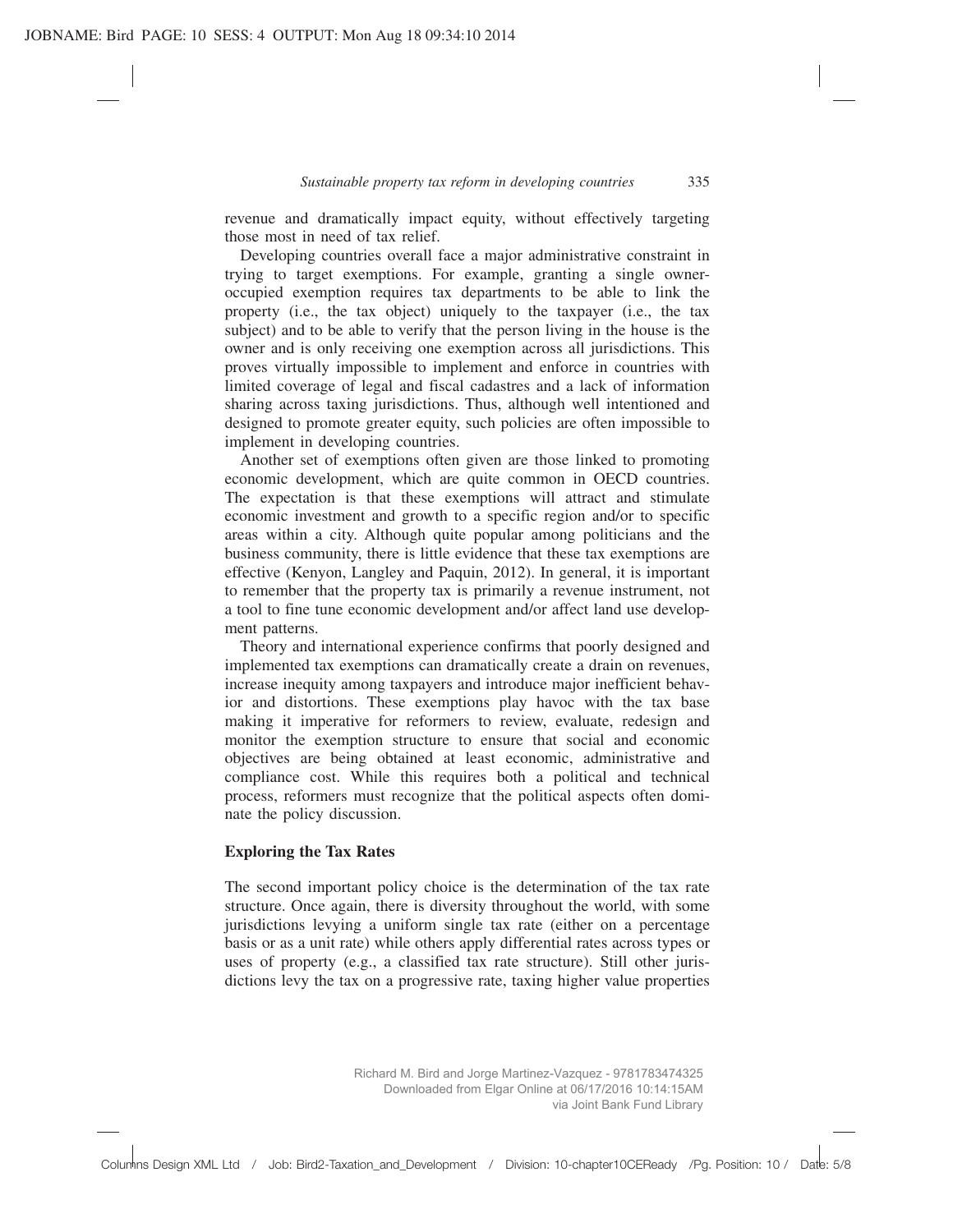at a higher marginal percentage rate. Other countries require a uniform tax rate to be used, while allowing for valuation assessment ratios to vary by type of property, effectively allowing for a classified effective tax rate structure (Philippines) (Guevara, 2003). Given the often complex structure of the tax liability assessment process, reformers need to understand the link between the explicit statutory tax rate structure and the underlying effective tax rate structure.

Applying a uniform legal tax rate on all properties allows the property tax liability to vary only by the differences in the property valuation. A high value residential property would therefore pay the same amount as an equal value commercial or agricultural property. The tax would be truly an "ad valorem" tax, with the amount of the tax based solely on the property value, not a function of differential land use and/or ownership tenure. The property value itself would capture any differentiations caused by characteristics such as location, size, property use and ownership rights.

In terms of administrative feasibility, a uniform rate simplifies administration and reduces discretion during the tax liability assessment process. In many developing countries with weak zoning and land use regulations, tax officials are forced to use discretionary judgment to classify and determine the appropriate tax rate for each property use when properties have multiple uses – such as a residential property also serving as a medical clinic. Discretion, without clear accountability oversight mechanisms, can lead to the misapplication of the expected tax rate policy, leading to loss in revenues, equity and efficiency. It is therefore recommended, whenever possible, that a uniform tax rate be applied in developing countries.

However, many countries adopt a classified system, allowing the property tax rate to vary by property use and tenure. Although there may be legitimate policy reasons for doing so, it appears that the introduction of differential tax rates often may be for political reasons. For example, lower tax rates on agricultural land provides a subsidy to agriculture, taking pressure off those agricultural properties located at the urban fringe to be converted from agriculture to urban land use.

Higher tax rates on commercial and industrial properties are often justified as "fair" based on the business's "ability to pay" as a cash generating operation and with the argument that the business properties are not fully paying for the benefits they received from the government. However, the incidence of a business tax is quite complex, as property taxes levied on businesses may not be fully borne by the business owners but rather shifted backwards to the factors of production and forward to consumers in various ways, affecting both equity and efficiency. In terms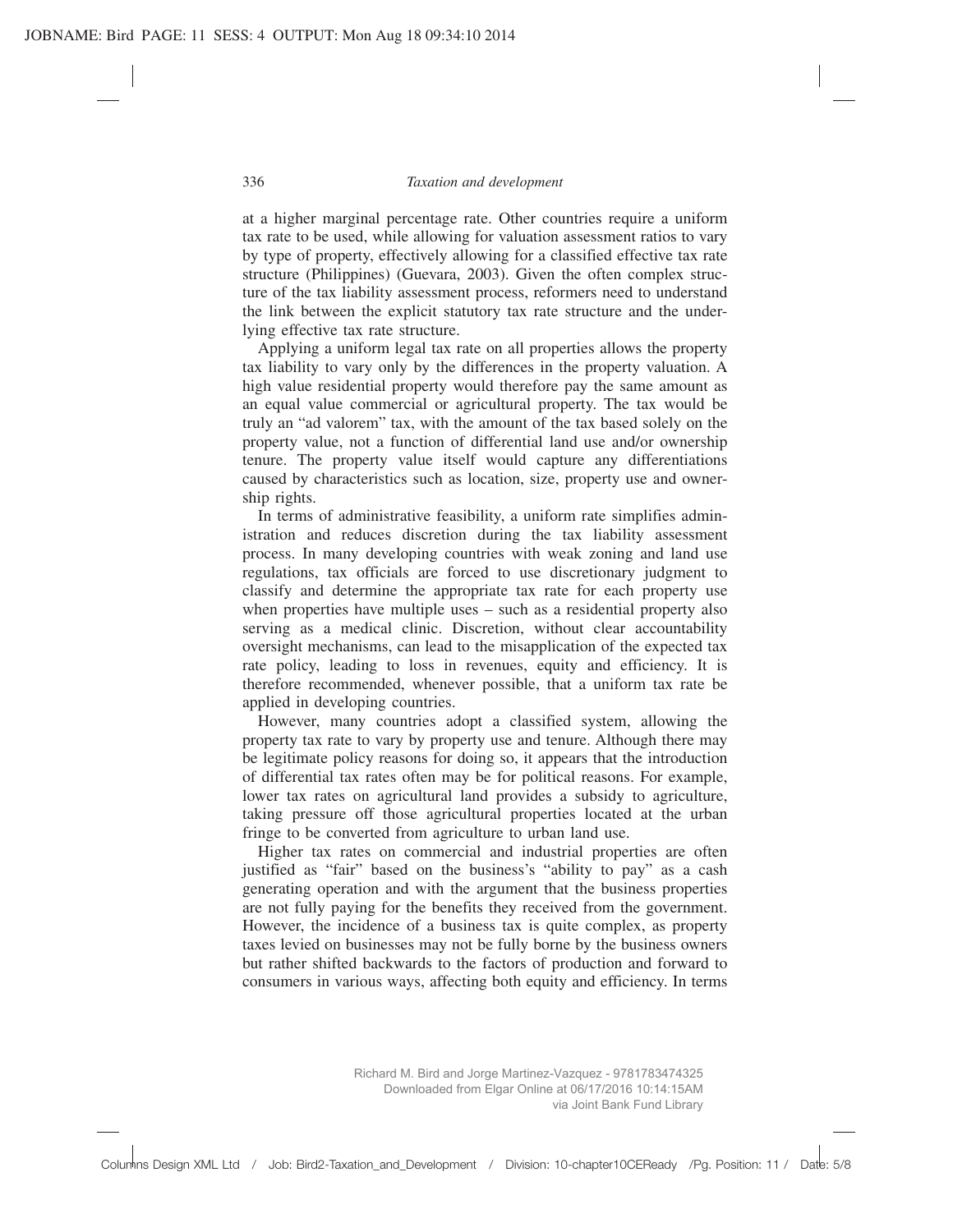of capturing the benefits enjoyed by businesses, studies in Canada and the US show that the business sector is often overtaxed in terms of the net benefits received, thus there are economic arguments to lower the property tax rate on business properties (Kitchen, 2005). Taxing business properties above the threshold of benefits received allows local governments to 'export' the tax to non-residents, breaking the efficiency linkage between local expenditures and local revenues.

In developing countries, however, where commercial properties may not be fully paying for the local services received through user fees and local level income and consumption taxes, there may be a greater justification for applying a higher property tax rate on commercial properties as a 'benefit tax' for locally provided public services.

Some countries have chosen to apply progressive tax rates based on the individual property value (e.g., Colombia, Bolivia, Chile, Guatemala, Peru, Brazil, Egypt and India) (De Cesare, 2012, Kelly, 2011, NIUA,  $2010$ ).<sup>2</sup> The use of progressive rates is rationalized as a way of shifting the property tax burden to those properties with a higher "ability to pay." The validity of this argument is questionable, however, since there is little correlation between a property and taxpayer income. That is, there are many low value properties owned by wealthy taxpayers while there are higher value properties owned by "asset rich-cash poor" taxpayers.

Most countries do not use progressive tax rate structures for property taxes, but reserve the use of progressive rate structures for their income taxes. The only country that has successfully applied the property tax progressively on the comprehensive value of all land and residential properties is the Republic of Korea under their national-level Comprehensive Real Estate Holding Tax, which is applied on top of the regular property tax (Government of Korea, Ministry of Strategy and Finance, 2012). The Korean government is able to link the property ownership records with family registration records to aggregate total property holdings for progressive taxation. In most countries, however, comprehensively linking properties to individual owners is virtually impossible and thus it is administratively impossible to tax immovable property progressively in a comprehensive manner. And, in fact, the Government of Korea announced in 2008 that the Comprehensive Real Estate Tax will be replaced over time with a tax on the wealthy, with short-term changes introduced on its administration from 2012 (Chosun, 2008).

Rather than taxing properties under a progressive rate structure, most countries tend to adopt simpler property tax rate structures to ensure transparent and accountable revenues. Even countries which previously applied complex progressive rates are shifting to simpler tax rate regimes. For example, in 2005, Jamaica shifted from its complex, progressive rate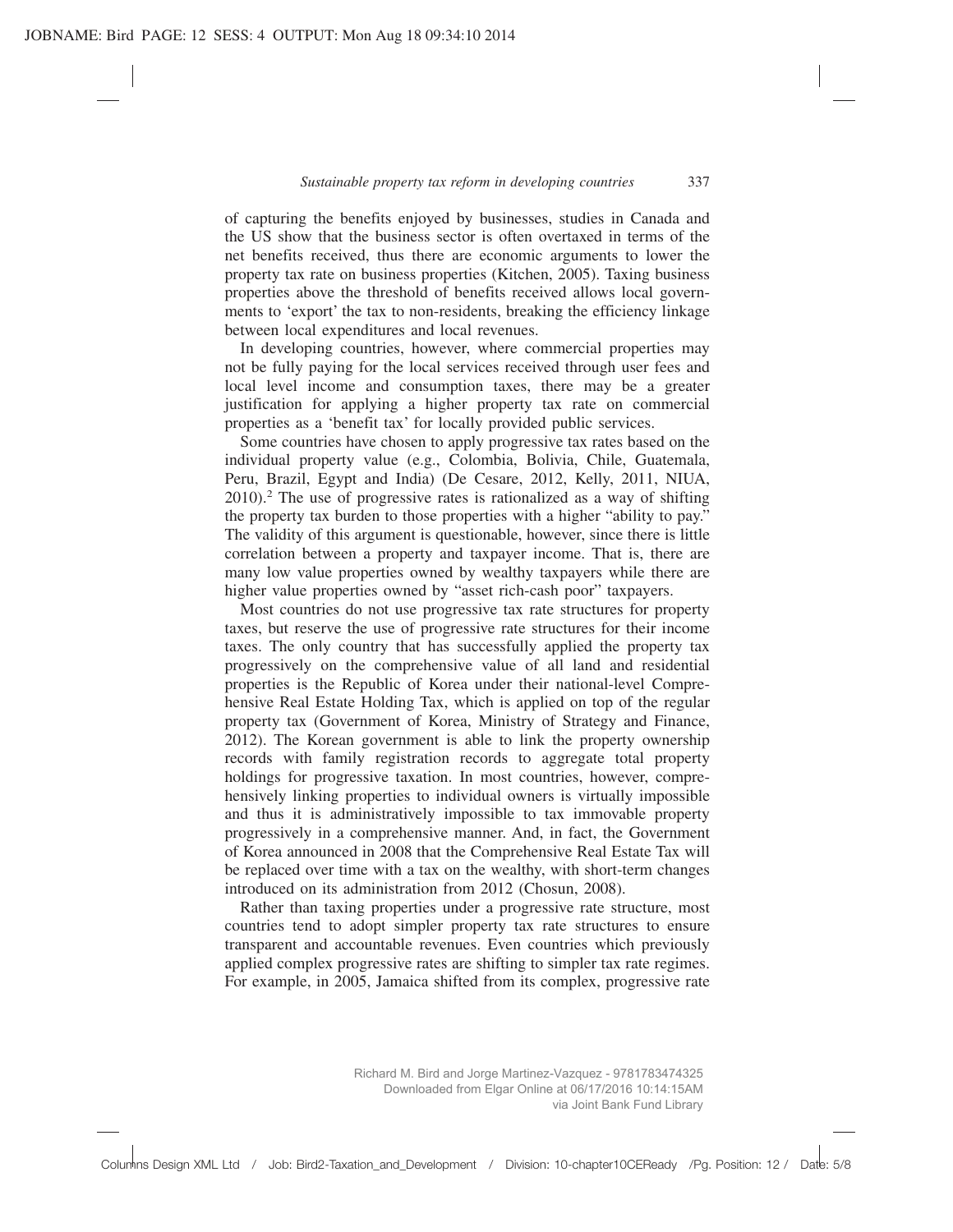structure for its annual property tax to a simple flat rate structure to remove the tax rate complexity and improve tax payment compliance.<sup>3</sup> Shifting away from a progressive rate structure can have a number of advantages: First, it can reduce the incentive to sub-divide property for purely tax purposes. Second, it can lower the tax burden on high value properties, which may encourage greater levels of tax compliance. Third, it can eliminate the problem with bracket creep, where properties can naturally fall into the higher tax brackets as property values naturally increase, unless the brackets are indexed to the general property value increases. Fourth, it can make it easier to adjust the rate over time (Sjoquist, 2004).

Although a uniform tax rate may be the ideal option for developing countries, it often proves to be politically difficult, forcing countries to introduce multiple rates to cater to specific groups of properties. In countries that do adopt a classified tax rate structure, the number of different tax rates should, to the extent possible, be kept to a minimum, with perhaps a maximum of three tax rates being differentiated for agriculture, residential and non-residential properties.

Reformers should recognize that, unless the property tax is effectively administered, the statutory differential rates may not necessarily be the same effective differential rates. Therefore some tax systems require higher level government to provide oversight and approval to a minimum tax administration quality before being granted permission to adopt a classified tax rate structure (e.g., Department of Revenue in MA, US).

In order to effectively link property tax to fiscal decentralization efficiency and accountability objectives, reformers need to allow a degree of tax rate setting powers to the local government level. Some local tax rate discretion is critically important to support the decentralization process. Tax rate discretion can improve economic efficiency, allowing local governments to establish their spending priorities and set the tax rate to realize revenue needed in accordance with local demand. In addition, rate setting power can strengthen local government accountability with its citizens, encouraging residents to monitor both the revenue collection and local expenditures more carefully (Bahl and Bird, 2008; UN-HABITAT, 2011).

Despite the importance of granting local level tax rate discretion, in reality, there are many countries where the tax rate is determined by the central government, with no local government discretion. For example, most countries in Latin America have property tax rates set by the central government, with the exception of municipalities in Colombia, Ecuador and Honduras, which may set rates within a range defined in national legislation (De Cesare, 2012). In transitional countries, the national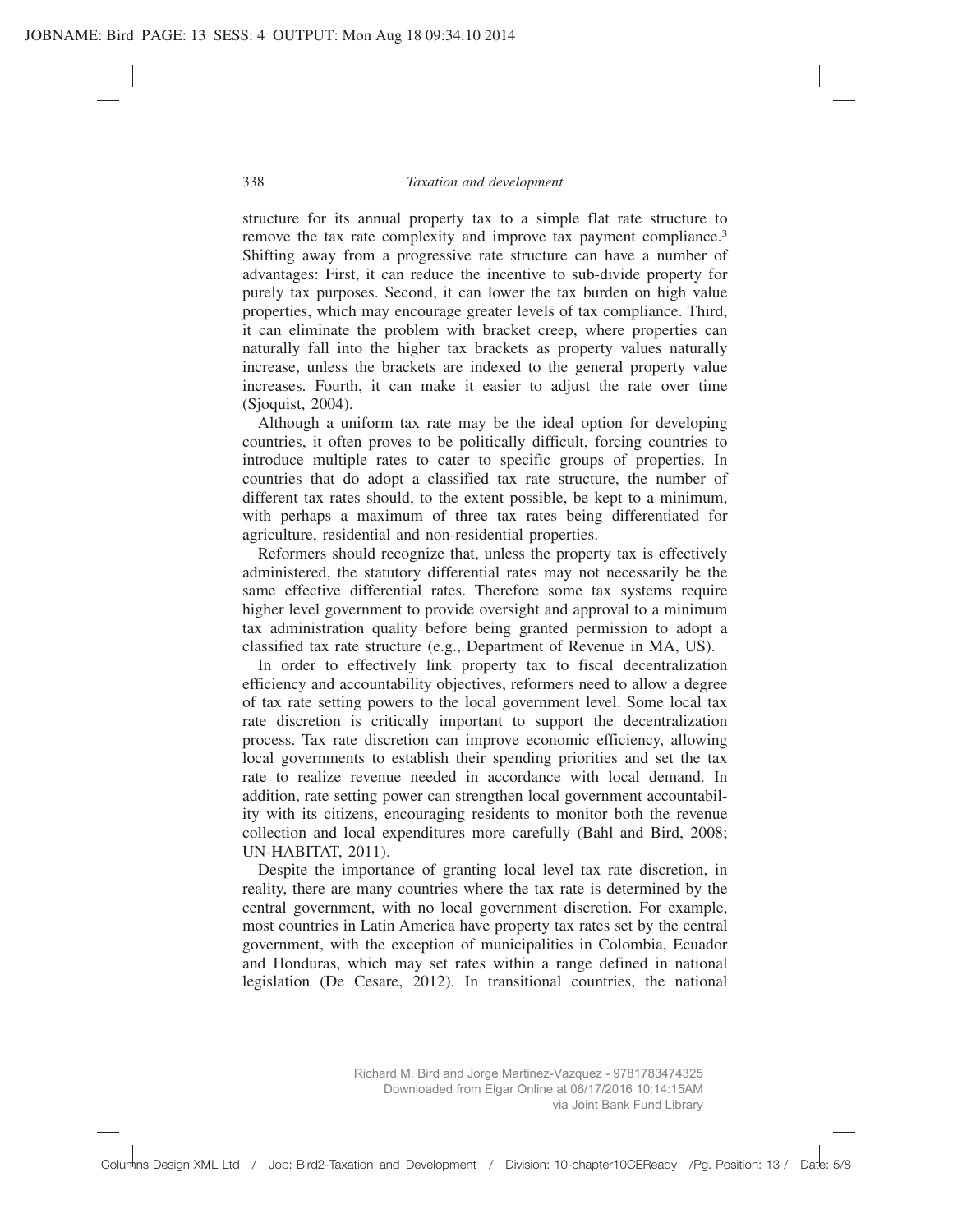government usually sets the tax rate, with two notable exceptions, namely Estonia and Poland, where municipalities are allowed to set their own rates within central government limits (Youngman and Malme, 2002). In North America, Europe and Asia, however, local governments are typically given the power to set their tax rates, at least within limits established by central government legislation. Indonesia's recent property tax devolution reform in 2010 provides a good example of local governments being granted tax rate discretion specifically to support decentralization reforms (Kelly, 2012).

To conclude, as regards tax rate policy choices, theory and international best practice suggest the need to allocate the property tax rate setting (at the margin) to the local government for efficiency and accountability reasons. A combination of central level and citizen oversight of rate setting is important to achieve the revenue, equity and efficiency objectives. To the extent possible, reformers should push for a uniform tax rate to simplify administration, allowing a greater focus on improving property tax administration linked to coverage, valuation and collection ratios. In the event that a classified system is inevitable, the number of tax rates should be kept to a minimum to avoid unintended distortions in revenue, equity and efficiency.

However, all government policies on the tax base and tax rates are only effective if these are implemented in a consistent, accountable and transparent manner. The implementation success is dependent upon the quality of tax administration as discussed in the following section.

#### **Exploring Tax Administration Coverage, Valuation and Collection**

"Tax Administration is Tax Policy" is now a well-recognized statement emphasizing the importance of tax administration in realizing tax policy objectives (Casanegra de Jantscher, 1990). Although tax policy choices are obviously important, the larger challenge is always in implementing those policies, especially in developing countries with weak administration capacity.

Property taxation is a very administrative-intensive tax which requires proactive, intentional tax base identification, tax base valuation, tax liability assessment, tax billing and collection, tax enforcement, and taxpayer service and dispute resolution (Mikesell, 2007). These various administrative functions must operate in an integrated manner, interactively supporting the achievement of the revenue, equity and efficiency objectives. While all of the administrative functions contribute to defining the potential tax revenue, it is the collection function that transforms these potentials to reality. Reformers need to recognize this crucial role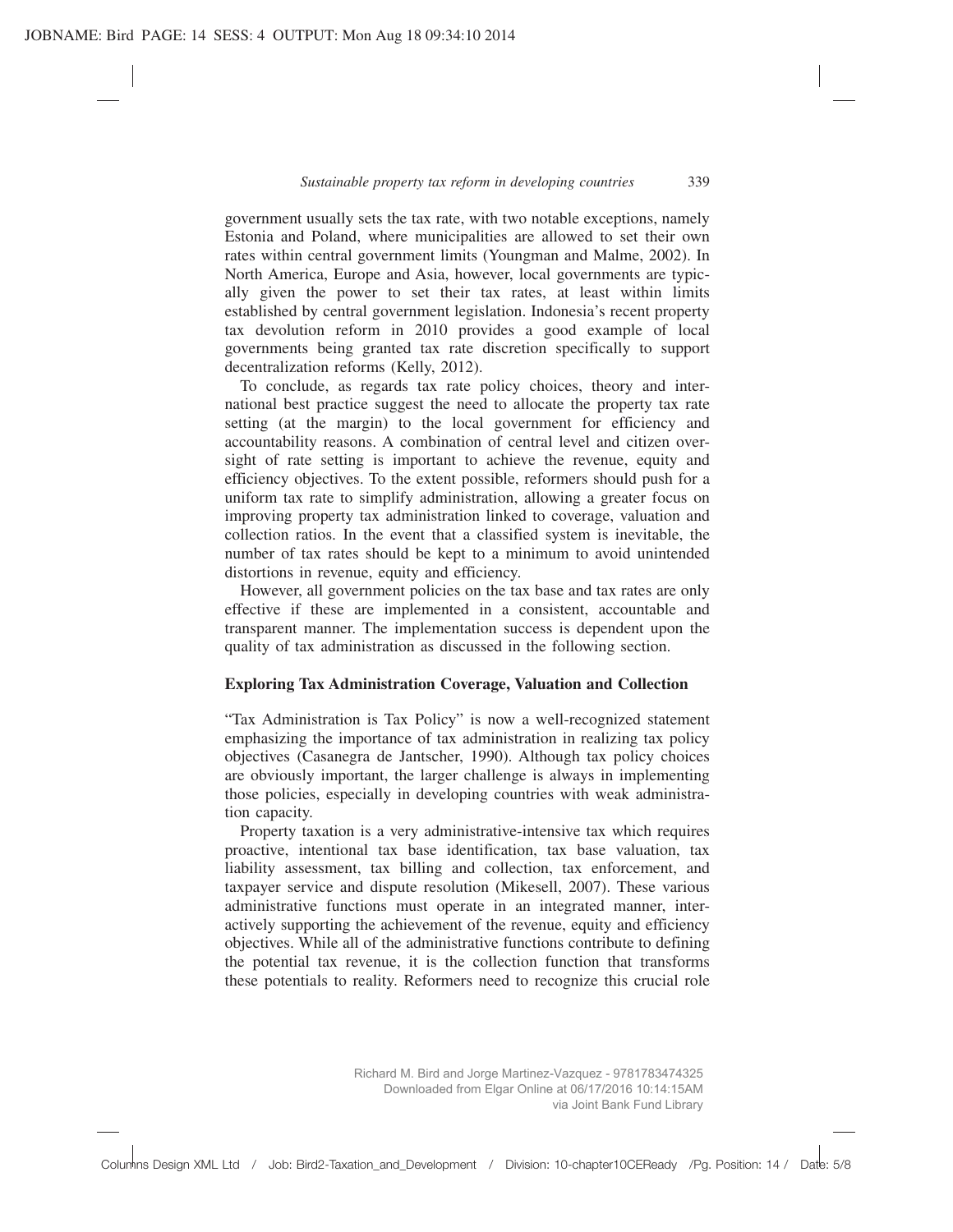of the collection function when designing administrative priorities and sequencing property tax reform implementation strategies (Kelly, 2000, 2013).

To improve administration efficiency, property tax departments everywhere are structuring themselves along functional responsibilities, separating fiscal cadastre functions (i.e., tax base identification and valuation) from treasury functions (i.e., tax liability assessment, tax billing collection, and tax enforcement) to allow for specialization and to minimize possible conflict of interest and collusion opportunities. Throughout the world, dispute resolution and taxpayer service functions are managed separately to ensure independent objectivity and service to taxpayers on issues related to the fiscal cadastre and treasury functions.

#### **Exploring the property tax coverage ratio**

The first step in property tax administration is to assemble and maintain property tax base information, which involves the collection, recording and management of property information on both land and improvements, in accordance with the legal tax base definition. The tax base must be identified and information captured before one can levy a tax on that base.

Case studies in developing countries suggest that the coverage ratio for the property tax may range from 40 to 80 percent (Bird and Slack, 2004, Kelly, 2000, De Cesare, 2012, UN-HABITAT, 2011). The challenge is to ensure that this basic fiscal cadastre information is complete, up-to-date and accurate – that is, to maintain the coverage ratio as close to 100 percent as possible so as to capture the total potential tax base.

To do this in a timely and cost-effective manner, governments are increasingly following a partnership approach, where the government works together with taxpayers and third party government and private sector agencies and individuals handling property tax-related information to collect information on taxpayers and the properties. This partnership approach to fiscal cadastre maintenance essentially outsources the information collection and updating process to reduce direct tax administration costs, while improving information availability. The limited government tax administration resources can then focus selectively on auditing the submitted information and undertaking active field work to improve the coverage ratio.

Property tax legislation and regulations typically require taxpayers to self-declare taxpayer details and property characteristics (including physical and valuation-related information). The taxpayer self-declaration process is common in all property tax jurisdictions, but is often confused with self-valuation and self-assessment. Although each approach involves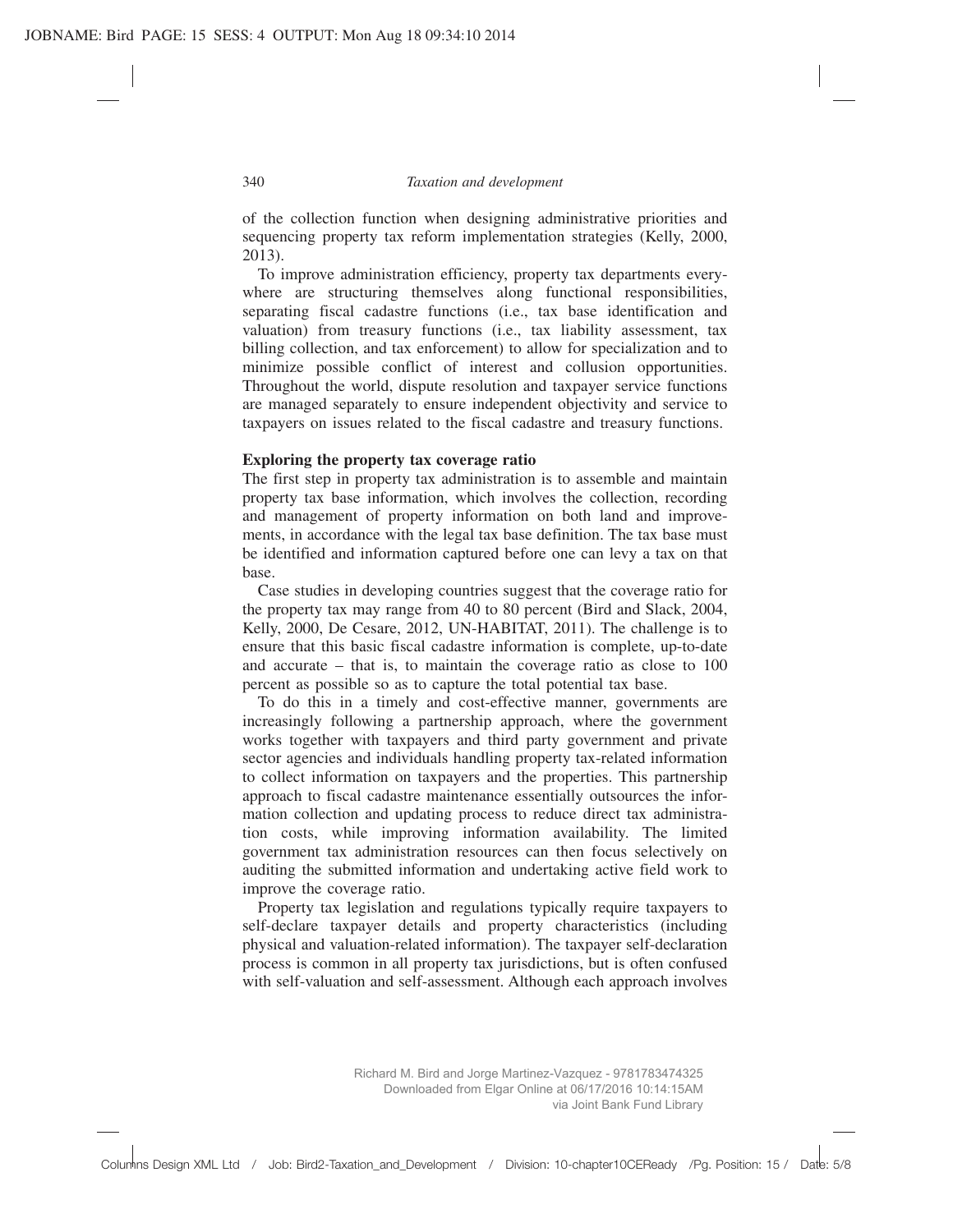a taxpayer declaration of information which affects the quality of the coverage ratio, the self-valuation procedure also involves the taxpayer in the valuation, assessment and payment components of the collection ratio, while the self-assessment procedure also involves the taxpayer in the coverage ratio, relies on the government for the valuation ratio and then relies on the taxpayer for the assessment and payment components of the collection ratio. While various countries may try either one or several of these approaches, reformers must understand the efficiency and equity implications of each approach when designing strategies to improve overall property tax administration.

In addition to taxpayers reporting on their individual property information, countries also typically require third party public and private sector agencies and individuals to submit their property-related information to the tax department in a timely manner. These third party agencies and individuals would include the Ministry of Public Works, Ministry of Public Housing, Ministry of Lands, Surveyor General, Titles Registry as well as all private sector agencies, such as utility companies, real estate agents, rental agencies, notaries, lawyers, banks, and others. Failure to submit this information should result in appropriate penalties.

The starting point for this partnership approach is to determine the minimum needed property-related information, design the data capture mechanism (either manual or digital) and implement a systematic capture, processing and analysis of the taxpayer and third party information, accompanied by an appropriate awareness, education and support campaign. The property declaration/reporting form should be simple, user friendly and strictly limited to information needed to build and maintain the fiscal cadastre. Information collected but not used to improve the coverage, valuation and collection ratios is very costly.

One challenge to this partnership arrangement in developing countries is that many third party agencies are also in the process of institutional development and reform. Thus, any property tax reform effort towards improving the fiscal cadastre is also dependent on the quality and timing of these other agency reforms. And, as international experience confirms, information sharing across agencies is not solely a technical exercise but faces many institutional and procedural constraints which can inhibit the free flow of accurate and timely information needed to support property tax administration reform.

As part of this partnership approach to fiscal cadastre maintenance, tax departments must occasionally take proactive action to undertake field work, in order to audit the taxpayer declarations and third party information as well as to conduct systematic property tax coverage activities to identify properties, collect and manage relevant information and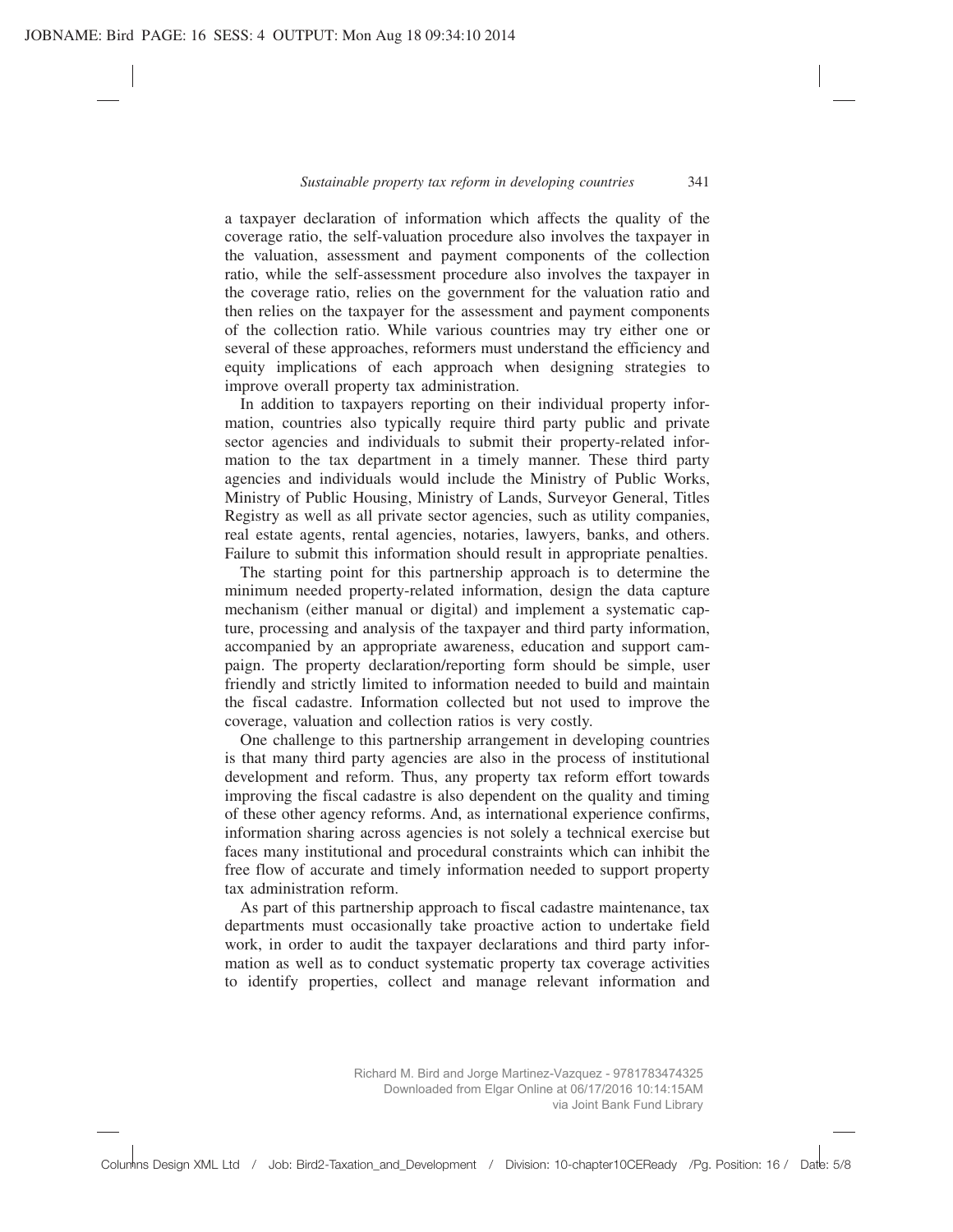maintain and use that information to ensure a complete and up to date fiscal cadastre.

This proactive approach by government is also required to initially build a tax registry, update a tax registry after a period of no maintenance and/or when conducting a major property valuation reassessment. Increasingly, simple, field based procedures, accompanied by appropriate technology are being used, as illustrated in the Philippines (Dillinger, 1991), Indonesia (Kelly, 1996), and most recently as reported in Somaliland, among others (UN-HABITAT, 2011).

To take advantage of economies of scale, ensure equitable treatment in application and overcome capacity constraints, there are strong arguments to involve central government in fiscal cadastre maintenance activities, including property valuation (Mikesell, 2007). Many countries depend heavily on central government to directly support the property tax cadastre and valuation (Colombia, Jamaica, Bahamas, Kenya, Uganda) or on state/provincial governments (Maryland/Hawaii in the US, British Columbia/Ontario in Canada, Mexico, India). Meanwhile other countries depend on central/state governments to set and monitor the fiscal cadastre and valuation standards (US, Mexico, NZ, Malaysia) (UN-HABITAT, 2011; De Cesare, 2012). Based on the subsidiarity principle, each country should "unbundle" its tax administration activities, assigning relevant functions to the appropriate government level.

There is very diverse experience in the functional division of property tax administrative responsibilities across government levels. The fiscal cadastre/valuation functions are often under central government responsibility, unless local governments can demonstrate capacity (Colombia). In other countries local governments are given the responsibility, unless they transfer the responsibility to the higher level of government (Mexico). In some countries local governments are fully responsible for the fiscal cadastre, regardless of their institutional capacity (Brazil, Ecuador, and Venezuela) (De Cesare, 2012).

This division of responsibility and the role of the central and local governments in tax administration is a critical challenge currently facing the property tax devolution in Indonesia. According to Law 28 (2009), all administration responsibilities, including fiscal cadastre and valuation, are to be shifted to the local governments. A recent ADB study suggests that, while all local governments have the capacity to assume the treasury functions related to collection, only about 30 percent of the local governments could realistically assume the fiscal cadastre/valuation responsibilities in the short term with the remaining 300+ local governments (70 percent) needing some form of central administration and/or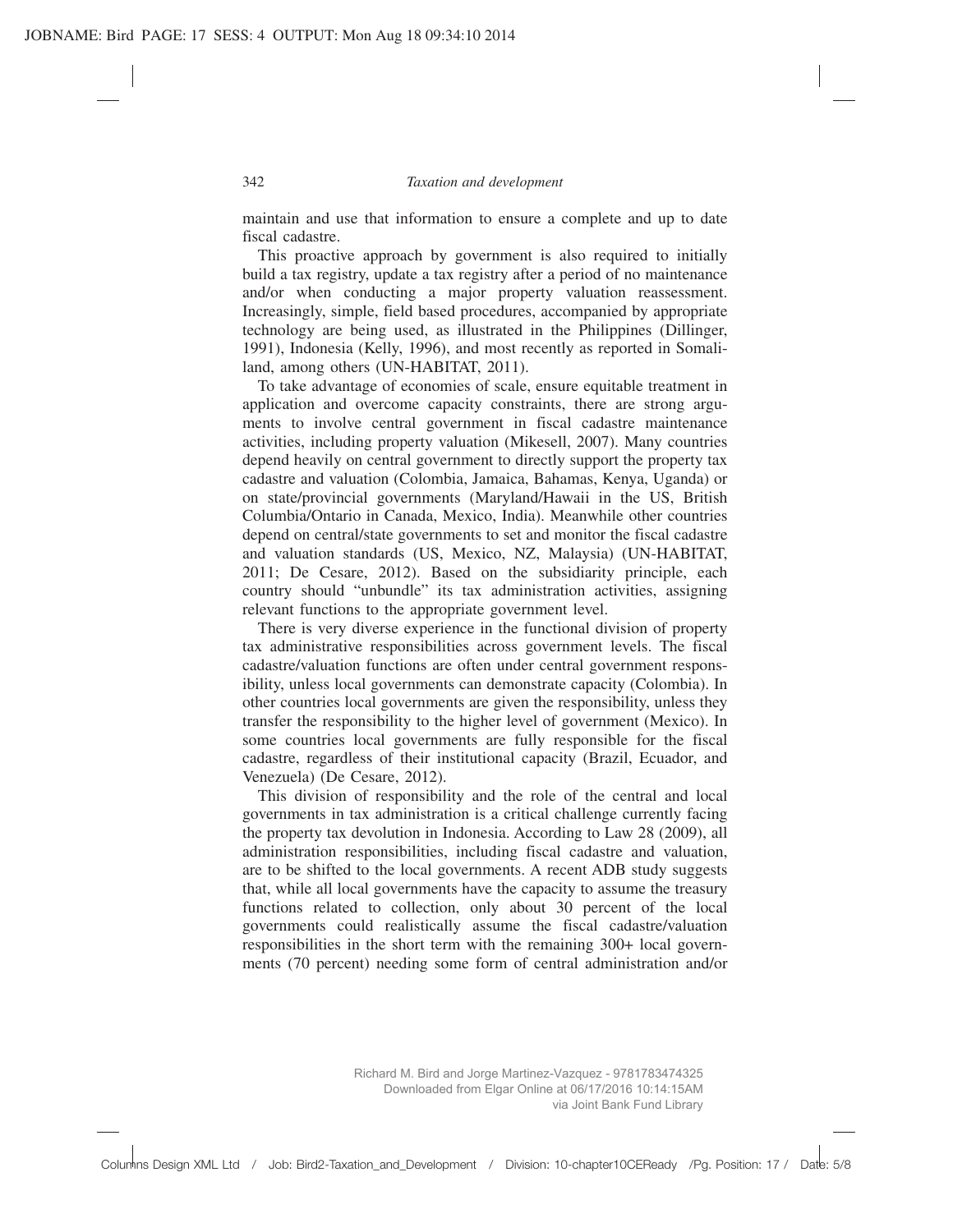joint administration support for the medium to long term, as local capacity is increased over time (Kelly, 2012).

Capacity building and effective human resource management at the local government level are crucial to implementation success. To make best use of scarce capacity, reformers should separate data collection functions from valuation functions. Property field information enumerators need to be experts in filling out the required property information forms and do not need to be valuation experts. Scarce valuation experts should focus on determining land value maps, building cost tables and other valuation-related models, which can be applied to information collected for the fiscal cadastre. In many countries this will require a change in the law and/or regulations, which currently stipulate that the valuation roll (including the collection of property information) is the responsibility of a qualified valuer or registered valuation surveyor (Uganda, Tanzania, South Africa, Zambia) (McCluskey et al., 2003; Kelly, 2000).

Although government policy measures can facilitate the systematic maintenance of property-related information, the coverage ratio can only be improved through adopting appropriate administrative procedures, relying on a partnership approach working with taxpayers, and third party agencies, taking advantage of the relative strengths of the central and local governments, providing capacity and incentives, and ensuring systematic and periodic cadastral information maintenance. Given the dynamic nature of urbanization, this is a continuous and information intensive activity.

Let us now turn our focus to the valuation ratio.

#### **Exploring the property tax valuation ratio**

The valuation ratio, as defined, applies only to property tax systems that levy taxes based on property value. Area-based systems only need accurate cadastre information on property characteristics. Valuation-based systems depend both on the quality of the cadastre information under the coverage ratio as well as the accuracy of property valuation estimates under the valuation ratio.

Case studies, especially in developing countries, suggest that the valuation ratio for properties may be no more than 30–40 percent, with large variations in the accuracy of the relative valuations (Bird and Slack, 2004, Kelly, 2000, De Cesare, 2012, UN-HABITAT, 2011). Although valuations may be relatively more accurate when first produced, this accuracy erodes over time due to shifts in relative and absolute market values. These low valuation ratios and the variation among the property

> Richard M. Bird and Jorge Martinez-Vazquez - 9781783474325 Downloaded from Elgar Online at 06/17/2016 10:14:15AM via Joint Bank Fund Library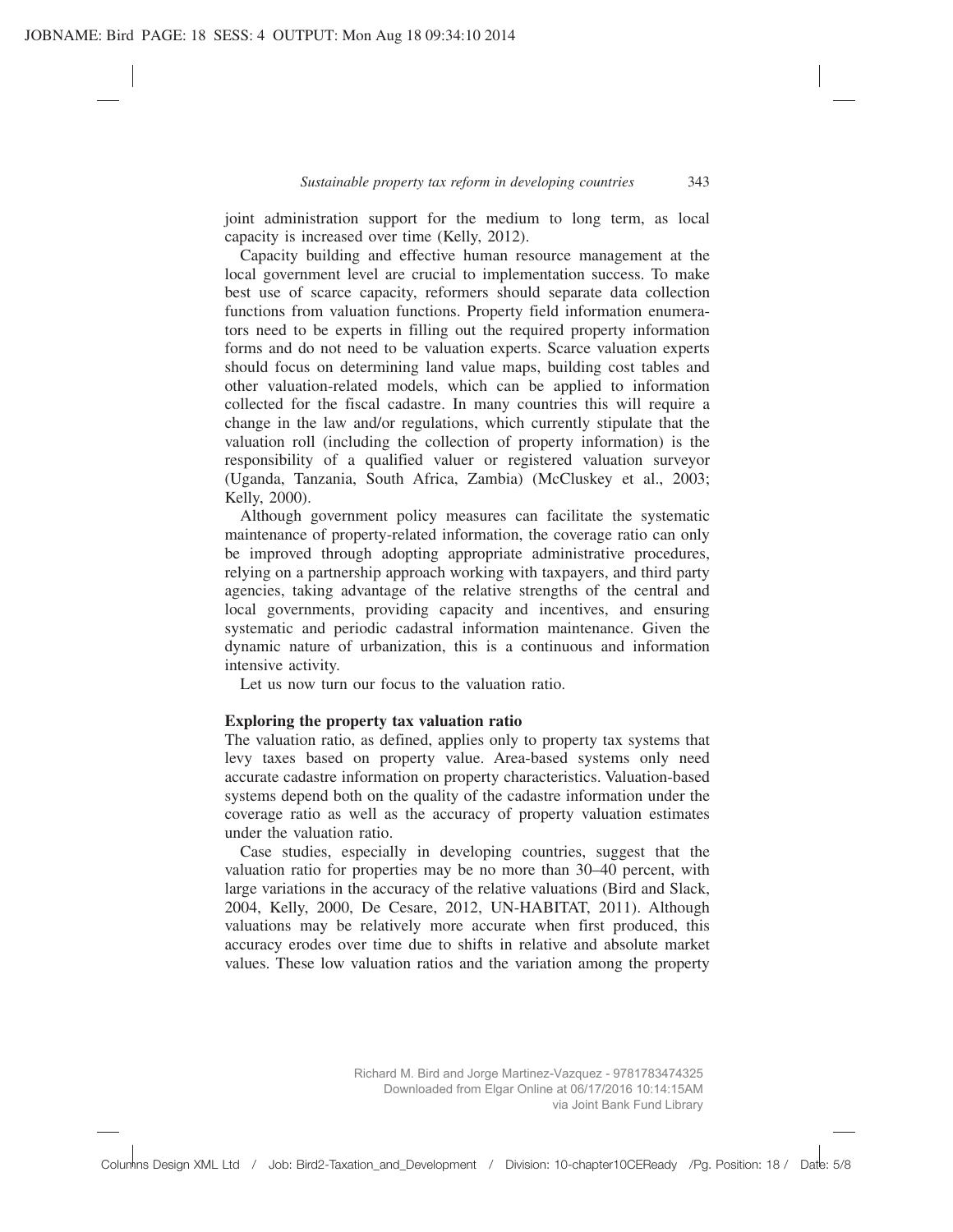values create efficiency and equity distortions, which impact the compliance level and the revenue yield from the property tax.

Property tax valuation is needed to determine the amounts that each taxpayer will be expected to pay based on the relative property value vis-à-vis other taxpayers. Property valuation should be primarily undertaken to promote equity in the tax system so that properties of equal value should pay equal amounts; and not to determine the absolute level of tax liabilities. The absolute amount of the property tax revenue to be collected should be decided through a policy choice linked to property tax rates. If the government needs additional tax revenue in a particular year, the government should increase the tax rates, rather than relying on the adjustment of the absolute or relative property valuations.

The accuracy of the absolute and relative valuation ratios requires constant attention to ensure consistent and periodic updating of valuation rolls, so as to capture the changes in property market values. Within the legal and regulatory framework, countries need to adapt appropriate valuation standards tailored to institutional, system and human capacities and the availability of market-based information and appropriate valuation methodologies.

Although the absolute valuation level could be supported through indexing the tax base to an annual inflation rate, indexation itself does not adjust for the relative changes in values across properties. For those relative value changes, international best practice suggests that tax departments should update property values at least once every 3–5 years, perhaps annually in rare cases of dramatic increases in property values. Frequent revaluations are important to maintain equity and revenues as well as to reduce taxpayer resistance to periodic large increases in property values.

Tax departments must be proactive in updating the valuation rolls. This should be done through relying on valuation-related information from taxpayer declarations and third party agency reports as well as a separate, integrated set of activities related to the collection and analysis of property market trends and linking property characteristics to changes in property value over time. Market trend analysis can be used to update the property tax roll on a periodic basis.

There is a continuum of valuation methodologies available – ranging from simple market based land value maps and building costs tables used throughout Latin America and SE Asia to the more complex statistical estimation models used largely in North America. A uniquely different market value approach is the 'banding' system in England, which roughly classifies all residential properties, based on their estimated capital value, into eight interval 'bands' of value (Plimmer et al., 2002).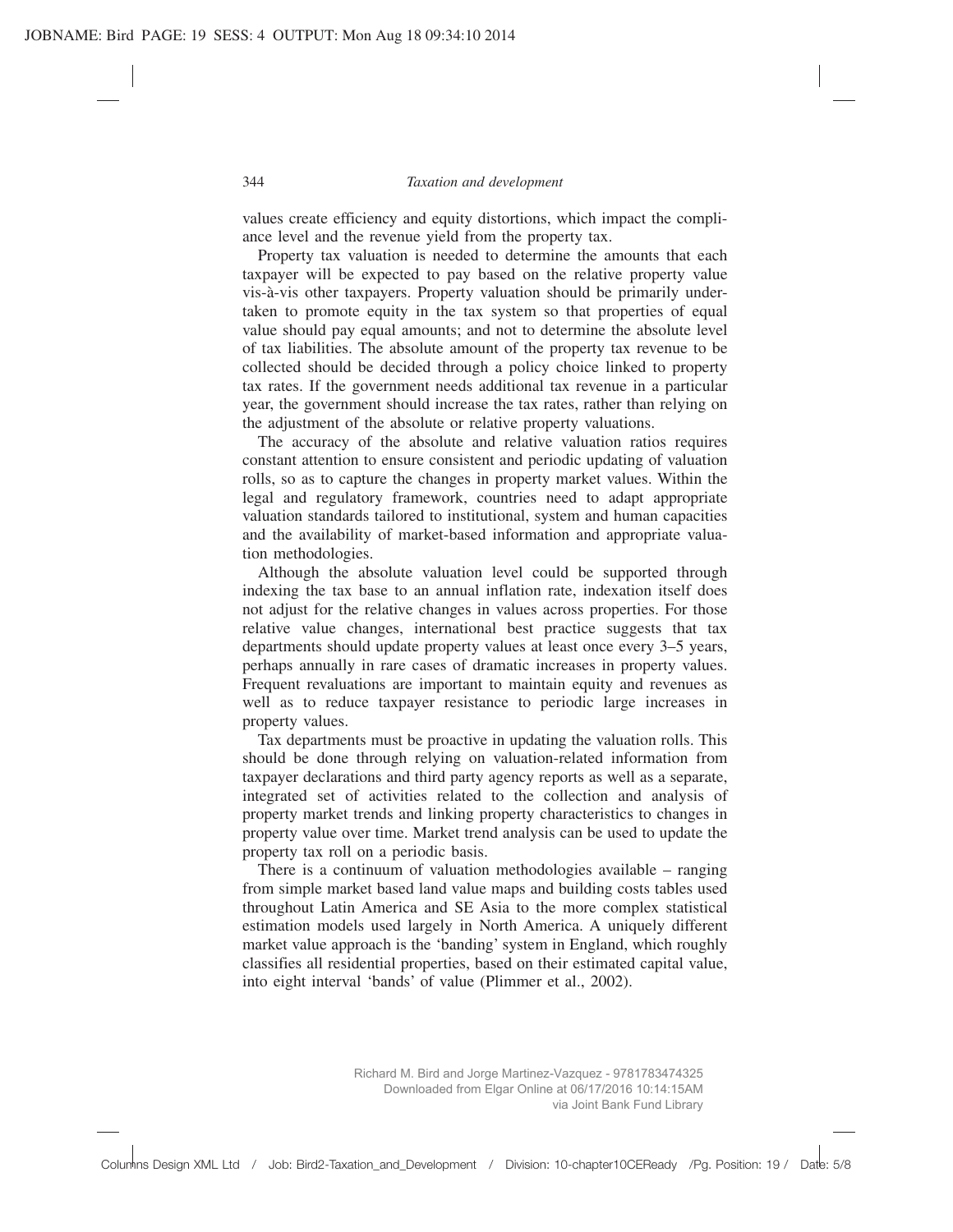To implement the range of simple to more complex valuation systems, all countries need to access, collect, manage, analyze and monitor property market information. This information will largely come from third party sources such as conveyance documents, other government departments, banks and mortgage institutions, newspaper and other sources. Tax departments need to develop administrative procedures to systematically collect and analyze these various market values. This information can be used to develop land value zones and building cost tables under the simple market value based system or as inputs into various statistical models. The valuation accuracy and equity depends primarily on the quality of available market information, not on the sophistication of modeling.

To ensure consistency, transparency, accountability and equity in the property valuation and assessment process, all property tax systems must include an appeals and dispute resolution component. Taxpayers should be able to lodge an objection on the property assessment valuation and/or the tax liability calculations based on that valuation. Such appeals systems are essential to help ensure that property valuations are fair and close to market value, which produces a more accurate and high valuation ratio. International best practice provides for both administrative and judicial appeals, with multiple levels to ensure fair, cost efficient and quick resolution. To avoid frivolous appeals, countries typically require a taxpayer to pay either all or a part of the property tax liability before being allowed to file a judicial proceeding.

Several countries are constrained in the valuation of rent controlled properties (Egypt, India). These laws and regulations control the setting of the rents, which in turn affects the property values determined for those properties. Rent control constrains the equity of the property tax system. For example, although residents living in rental control units use the same government services as residents in non-rental control units, those in rent control units are being subsidized by being charged less property tax. Property tax revenues needed by government to pay for local level services are therefore underfunded or governments are forced to shift a larger tax burden to those occupants living in non-rent control units. To circumvent this rent control constraint, many Indian states have successfully shifted towards a simplified area-based valuation approach, basing the property tax valuations on a unit area values based system rather than on the annual rents themselves (Mathur et al., 2009, NIUA, 2010).

The valuation ratio is closely linked to the coverage ratio, as the combination of coverage and valuation determines the quality of the fiscal cadastre. The administrative procedures for capturing the taxpayer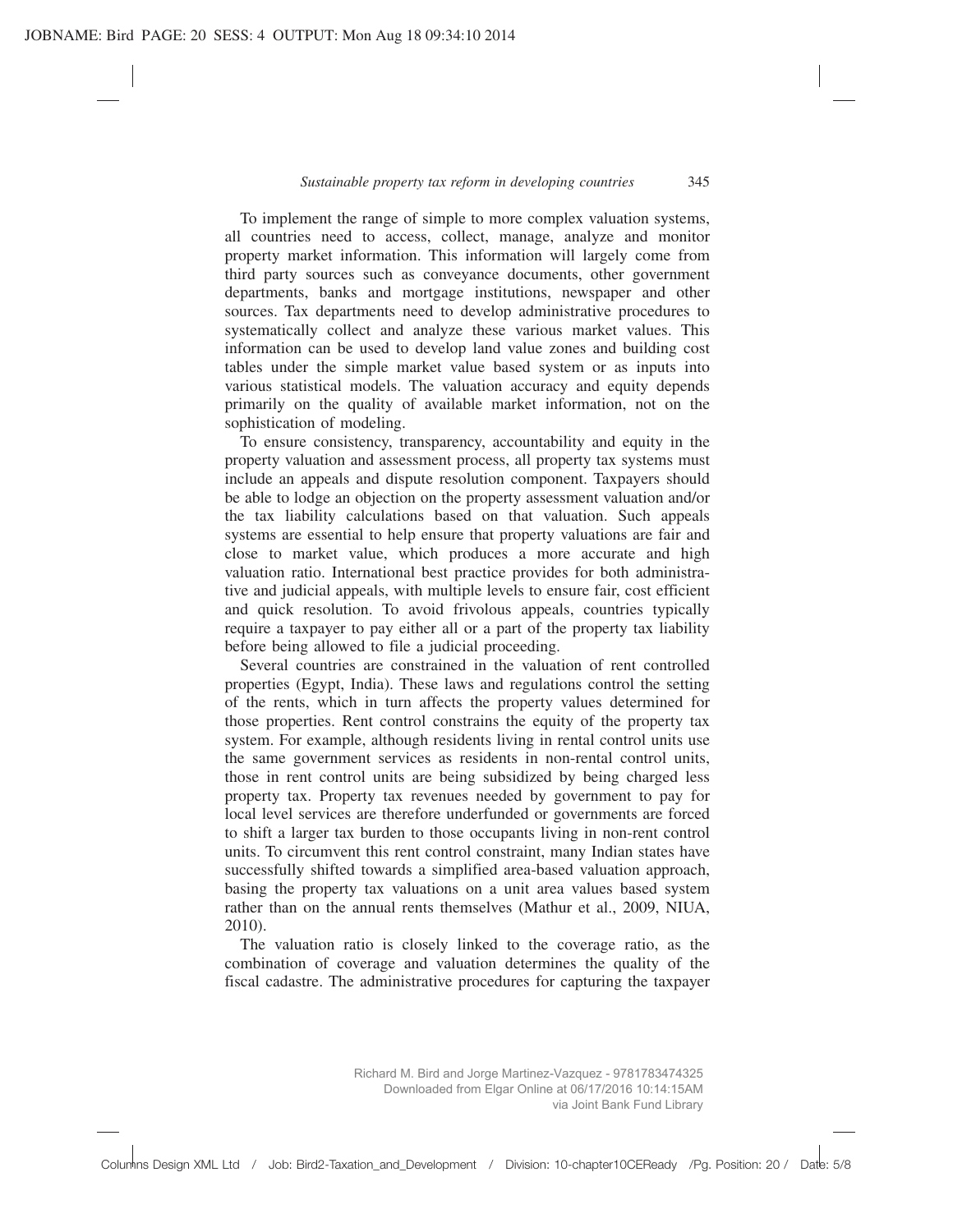and tax property information, combined with the technical capacity and property valuation information needed to estimate valuations, are essential for ensuring that the valuation roll effectively captures the potential property tax base. It is this potential tax base which is used by the tax department to levy the property liability for collection.

Let us now turn our focus to the collection ratio.

#### **Exploring the property tax collection ratio**

Property taxation is primarily an instrument designed to mobilize government revenue in an efficient and equitable manner, at the least economic, administrative and compliance cost. Identifying and valuing the tax base produces the valuation roll, which represents the potential legal tax base. Applying the tax rate to the valuation roll produces the tax roll, which represents the potential tax revenue. This potential tax revenue is then transformed into reality through the tax collection process. Without the ultimate tax collection, the property tax system will not realize its revenue, equity or efficiency goals.

Property tax collection levels vary considerably across countries. Collection rates in most OECD countries are close to 100 percent; while in most non-OECD countries collection ratios only range from an estimated 30-60 percent (Bird and Slack, 2004; Kelly 2000, 2013; NIUA, 2010; Youngman and Malme, 1994, 2002). These low collection ratios can be attributed to a combination of political, cultural, administrative and personal factors, requiring governments to implement policy and administrative changes to encourage voluntary compliance and to take proactive steps to enforce against cases of noncompliance.

To improve the collection ratio, countries should focus first priority on enhancing voluntary compliance, providing incentives to taxpayers to pay their taxes. Possible incentives can vary, from linking the property tax payment to improved public services, enhancing taxpayer service, reducing compliance costs, and/or providing discounts and incentives for timely and complete payment.

Linking property tax revenue collection to improvement in public services is very important. The property tax, unlike user charges for direct services such as utilities, cannot be easily linked to specific government services. Thus it is important that taxpayers understand the role of property tax as a general benefit tax linked to location-specific infrastructure and services, such as improved roads, drainage, street lights and parks as well as to fund broader-based services such as health and education. To encourage this understanding, governments need to provide taxpayer awareness and education, explaining the role and benefits of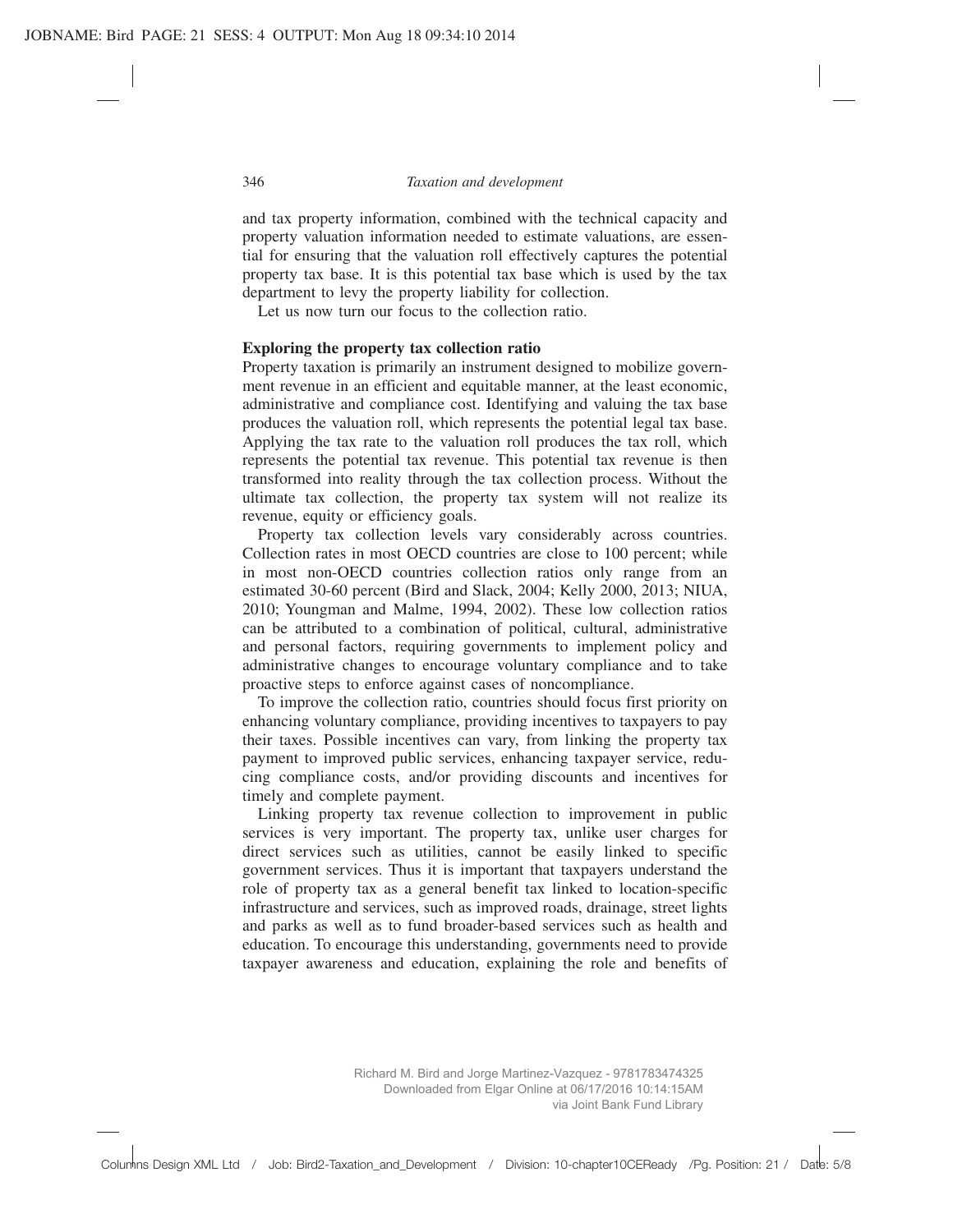property taxation and, even, more importantly, governments must effectively use property tax revenues to deliver those improved public services.

Taxpayer education programs are also critical to provide information on the property tax structure, payment procedures, appeals and dispute mechanisms, and enforcement provisions. This information, combined with simplified and easily accessible payment systems, can lower compliance costs and encourage voluntary compliance. In order to reduce administrative and compliance costs, countries are increasingly providing multiple convenient payment options through banks, post offices, ATM machines, or via Internet, electronic checks and credit cards, and/or allowing for direct bank deductions and/or payments through cell phones credit transfers. Some countries try to link the property tax to the electricity or water bills to facilitate collection (Greece, El Salvador, South Africa).

Effectively using social pressure to encourage property tax payment compliance has been effective in many countries. Publishing names of top compliant taxpayers recognizes outstanding compliant taxpayers as positive role models, thereby helping to encourage voluntary compliance (Philippines, Indonesia). Other countries publish the names of the delinquent taxpayers, who are given advance notice to pay the tax to avoid the negative publicity (Kenya, Malawi, Tanzania). Some countries provide a direct monetary incentive to encourage compliance by giving a discount for those paying in a timely and complete manner (Philippines, Barbados, Ecuador, and Kenya) (Kelly, 2013).

In addition to lowering compliance costs and providing incentives to encourage tax payments, countries also encourage voluntary compliance through stricter enforcement measures in the form of sanctions and penalties (e.g., the imposition of late payment penalties, possible interest payments, and various sanctions such as the use of tax clearance certificates, tax liens, and penalties). Credible, strict enforcement against noncompliance can encourage a culture of voluntary compliance in order to avoid being sanctioned or penalized.

In cases of outright noncompliance, countries apply sanctions and penalties. Sanctions can be applied to the withholding of location-specific public services (e.g., building permits, business licenses, land/title registration, withholding and/or suspension of utilities) typically enforced through "tax clearance certificates." Tax clearance certificates could also be required for private sector services (e.g., financial institutions issuing mortgages or home equity loans) and other public sector departments and private sector agencies to promote collection compliance.

In addition to requiring tax clearance certificates, countries should be able to impose a tax lien (or encumbrance) on the title of a property to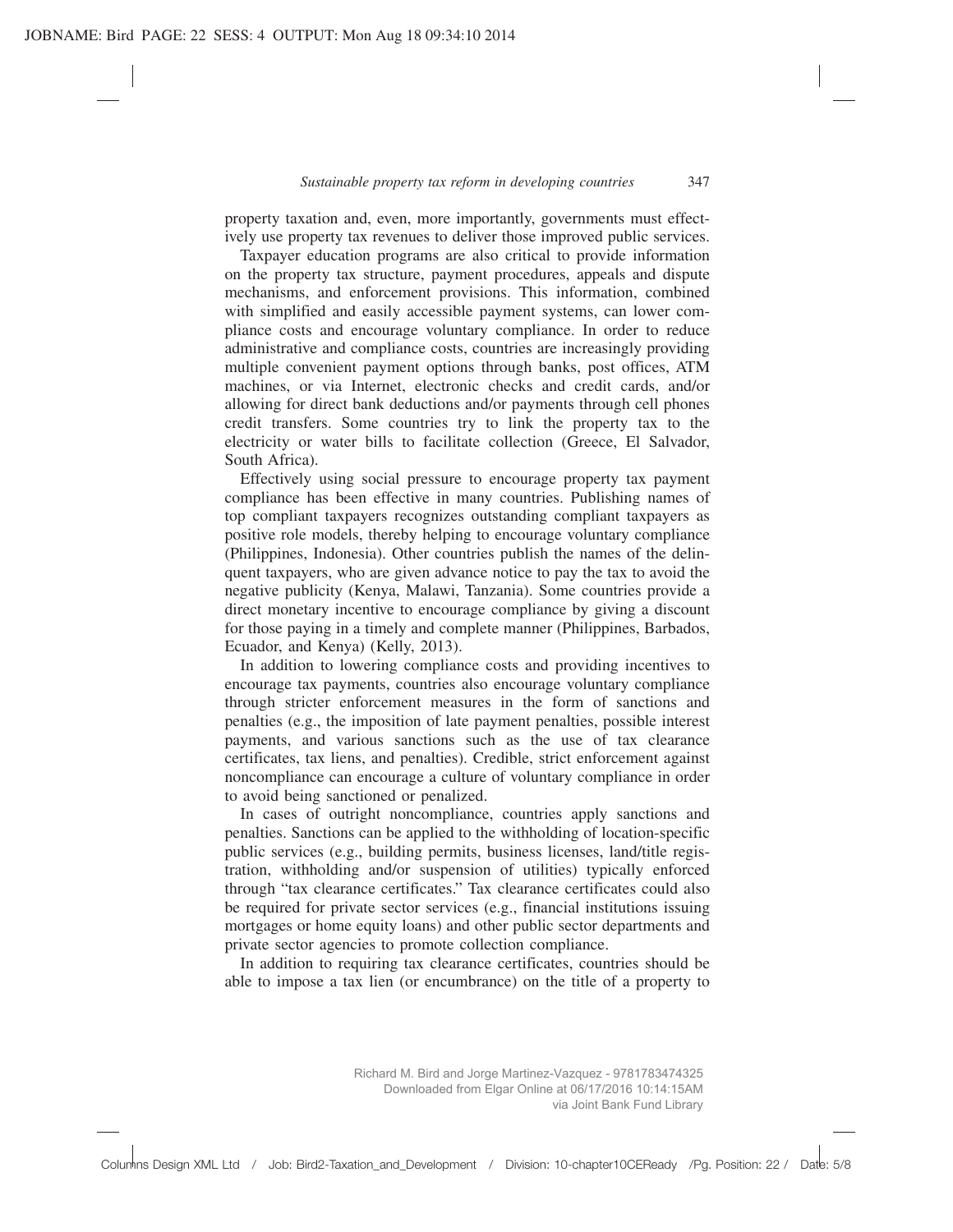ensure tax payment when the property is sold or transferred. A tax lien on a property also affects the collateral value of a property for borrowing purposes. This tax lien approach should be encouraged for those noncompliant properties with legal title. A combination of tax clearance certifications and tax liens can be quite effective to deter noncompliance.

To complement incentives and sanctions, countries should apply a system of progressively strict penalties to encourage compliance. These typically include the imposition of a lump sum payment penalty and/or a monthly interest payment for late payment to encourage compliance by increasing the cost for non-payment (Bahamas, Indonesia). Government policy should make interest payments for late property tax payment consistent with other major taxes, such as VAT and income taxes, and these should be set higher than the prime interest rate to encourage early tax payment.

Ultimately these late payment and interest penalties must be enforced through tax debt recovery. Countries use various alternatives to secure legal debt recovery, including civil proceedings, the ability to garner wages and rents, seizure and sale of movable properties and/or the seizure and sale of immovable property (Philippines, Indonesia, the US, Canada, Chile). Other options for enforcing property tax collections include linking the property tax to location specific services. For example, South Africa allows cutting electricity in cases of nonpayment,<sup>4</sup> while the court in Greece in 2012 has ruled that cutting electricity for non-payment would be unconstitutional.<sup>5</sup>

In North America, tax departments ultimately rely on property seizure and auction to enforce compliance leading to collection rates close to 100 percent. In contrast, enforcement using seizure and auction in developing countries is very rare, with three documented exceptions: Philippines, Indonesia and Chile (Kelly, 2013). Each of these cases illustrates the importance of strong political will and technical capacity to implement enforcement measures.

Improving the collection ratio on land owned under lease rights presents special challenges. While the government can take enforcement measures against freehold rights, through placing a lien against the property and ultimately selling the property to recover property tax debt, the government's only option for properties under leasehold is to take action against the individuals or businesses owing the tax, such as attaching taxpayer wages and bank accounts, seizing taxpayer movable assets, or canceling property leases. In cases where the property ownership is not clearly defined, not registered and/or communally owned, tax departments can rely on moral persuasion, communal social pressure, and/or seizure of movable properties.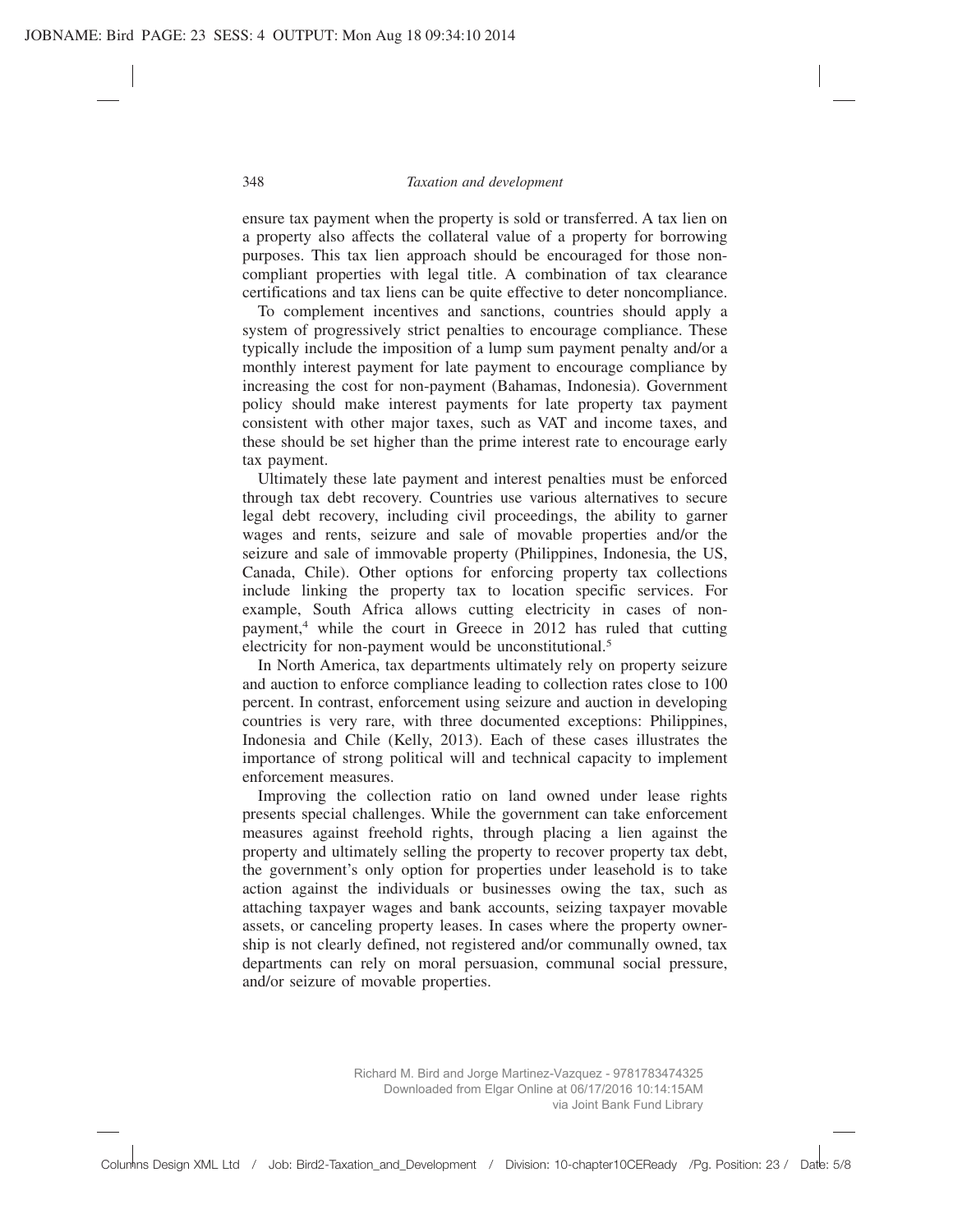Some countries have used the private sector to assist in the tax collection process (Uganda, Pakistan) (UN-HABITAT, 2011). These private sector approaches, often used for collecting market fees or parking/bus park fees, have been used for property taxation as well. Contracts are typically structured as a lump sum payment through a bidding process, with the winning contractor able to keep any amounts collected over the contracted amounts. A best practice would be to allow the government to be responsible for collecting all current liabilities and delinquent accounts for up to a year, after which the outstanding accounts could be contracted to collection agencies and/or lawyers to take legal action for recovery.

Other countries engage neighborhood organizations (Paraguay), urban neighborhood governments (Philippines), and village and/or traditional leaders (Indonesia, Sudan, Ghana) to encourage tax compliance.<sup>6</sup> To mobilize their active support, governments typically provide a collection incentive or institute a system of shared revenue from the property tax to ensure a portion of the collected property tax revenue is retained at the lower local government levels (Guevara, 2003).

In short, improving the tax collection ratio requires a comprehensive collection and enforcement approach to promote voluntary compliance through a combination of payment and collection incentives, sanctions and penalties, combined with the political will to ensure follow up action to the full measure of the law. Ultimately the property tax is a fiscal instrument to provide government revenues, and thus, governments must establish an efficient and equitable tax collection system to ensure that the fiscal cadastre information can be transformed into government revenue (Kelly, 2013).

All administration reforms require strong political and technical support, legal authority, institutional capacity and financial and human resources to implement and sustain improvements in the collection, coverage and valuation ratios. Combining these key ingredients into a successful reform strategy is the key for maximizing the chance of success and assessing risks of wrong sequencing, as well as synchronizing the reform effort to link effectively with the electoral, economic planning and financial budgeting cycles.

Let us now explore issues of reform implementation strategy design.

## REFORM IMPLEMENTATION STRATEGY

Reform implementation is always a major challenge. Changes always disturb the status quo, affecting existing stakeholders both inside and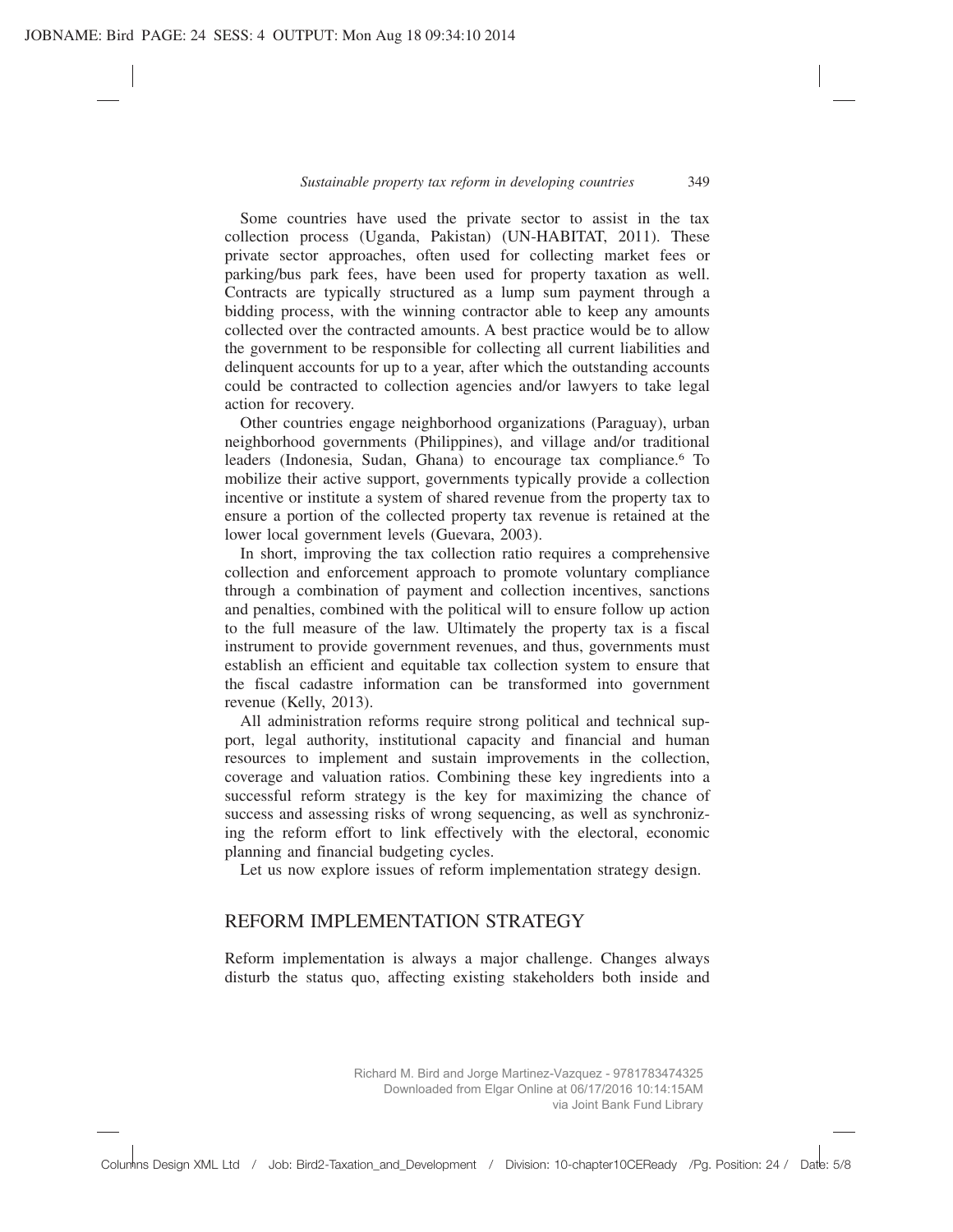outside of government, creating losers and winners, as the system moves towards a more sustainable, efficient and equitable system of mobilizing revenues. Managing this change is a difficult process of political, technical, and social reengineering, simultaneously mobilizing sufficient support to overcome the natural resistance to change, while convincing the broader society of the inherent benefits to the proposed changes. This requires a mix of quick wins to overcome opposition and gain broader support, while allowing time to implement more systemic and institutional changes needed for sustainability. Designing and implementing the appropriate reform strategy is the true challenge facing reformers everywhere. It is the creative blend of the science and art within the entire reform process.

As Machievelli observed in the 16th century,

[t]here is nothing more difficult to carry out, nor more doubtful of success, nor more dangerous to handle, than to initiate a new order of things. For the reformer has enemies in all those who profit by the old order, and only lukewarm defenders in all those who would profit by the new order, this luke warmness arising partly from fear of their adversaries, who have the laws in their favour; and partly from the incredulity of mankind, who do not truly believe in anything new until they have had the actual experience of it. (Machievelli)

Designing an appropriate implementation strategy must recognize these natural areas of resistance and the importance of garnering broad political, technical and social support to ensure ownership of the reform objectives. This ownership of the reform, and the resulting commitment and support, is critical during the design and adoption phase, but perhaps even more important during the implementation phase, to ensure sustainability in the property tax system. Often the real impacts of a reform are not clear until the reform is being implemented. It is then that the various stakeholders see the reality of the policy and administrative choices made. It is then also that strong, consistent reform leadership is needed to sustain implementation and to effectively deal with all stakeholders throughout the reform cycle to enable reform objectives to be fully realized.

Mobilizing reform support requires stakeholders to appreciate the costs and benefits of the reform, to engage in the debate and to develop a consensus on the need for the reform, thereby gradually ensuring that the property reform becomes demand-driven by the broader community. Focusing solely on property tax reforms in isolation limits the ability to mobilize the broad support needed for success. Thus it is important to broaden the reform agenda to include the property tax reform as a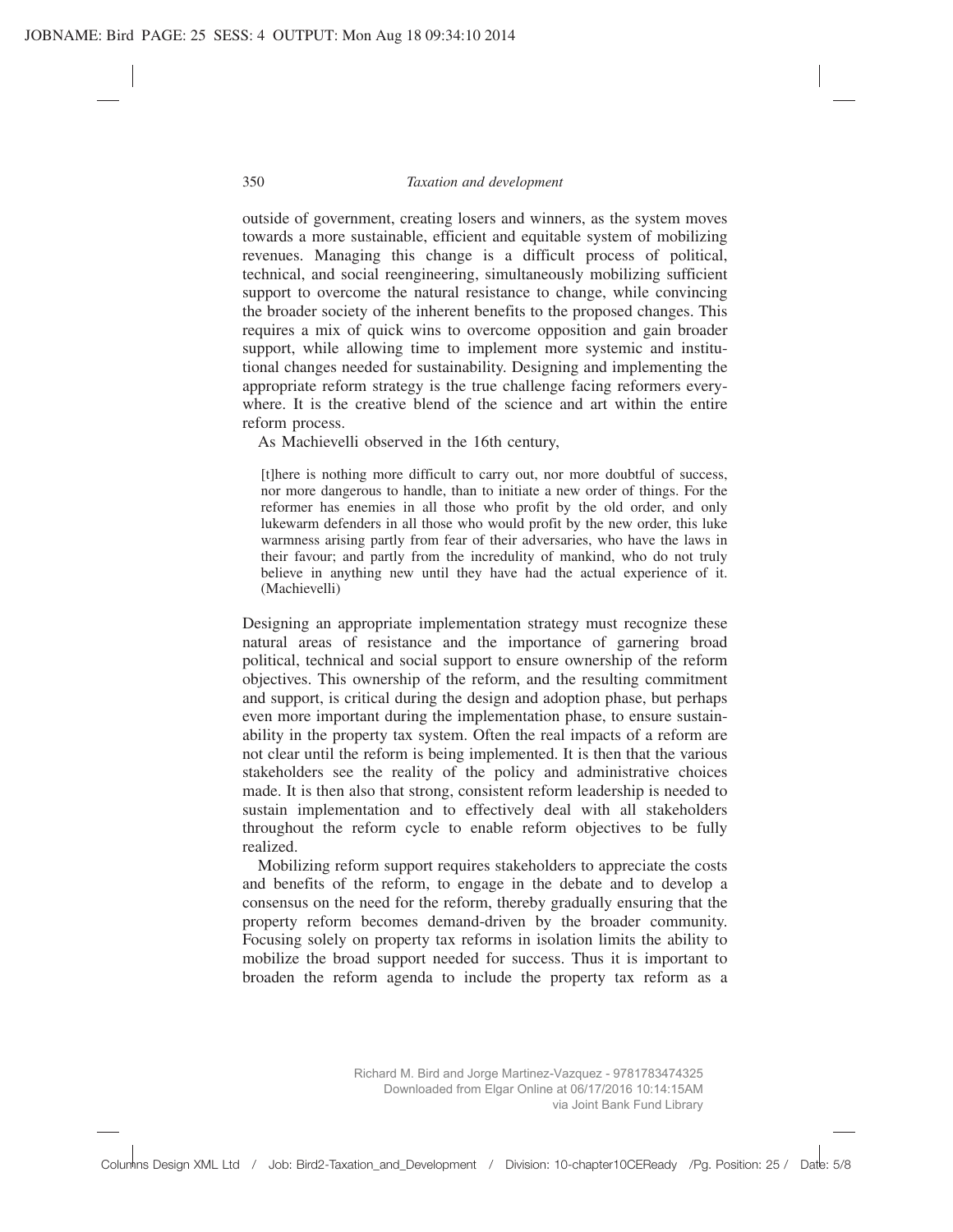requisite to the broader decentralization reforms aimed at improving efficient and accountable public service delivery. Linking property revenue mobilization to improved public service expenditures will allow the government to mobilize a wider level of social support needed to implement and sustain the property tax reform efforts.

Linking property tax reform to these broader reforms needs to be a critical part of any reform implementation strategy. In addition to linking the property tax reform as an input to broader public sector management and decentralization reforms, it is equally crucial to ensure that the other reforms, which affect the property tax, are effectively linked back to the property tax reform strategy. For example, property tax reformers should be cognizant of possible ongoing reforms, such as those on land titling and registration, surveying and mapping, urban and rural development, land and property transfer taxes, housing and rent control, housing development and finance, infrastructure finance, water and sanitation management, and transportation, all of which can impact the design and implementation of a property tax reform.

Designing and implementing successful reform requires strong leadership. Garnering the political, technical, operational and social support needed for successful property tax reform requires strong leadership, not only at the top, but on every level throughout the entire property tax system. Political leadership is required to ensure a sound policy and legal property tax framework. Technical leadership is required to lead the analytical process to understand and monitor the policy and administrative challenges, identify the needed changes and develop the systems and procedures for implementing the changes. Operational leadership is required to apply those policies and administration systems in the field, while social leadership is needed to mobilize the public, encourage voluntary compliance and ensure social accountability. All reform implementation strategies should identify and empower leaders throughout the system with the authority, capacity and resources needed to support the reform effort.

Strong institutions are also essential to support successful property tax reforms. Although the primary focus may be on tax administration departments, successful reform depends on an array of supporting public and private institutions dealing with policy and administration aspects linked to land and mapping, property title registration, property valuation, public works, housing and infrastructure, business and economic development, banking and revenue management, media and communication networks, legal adjudication and enforcement and governance and social accountability, among others.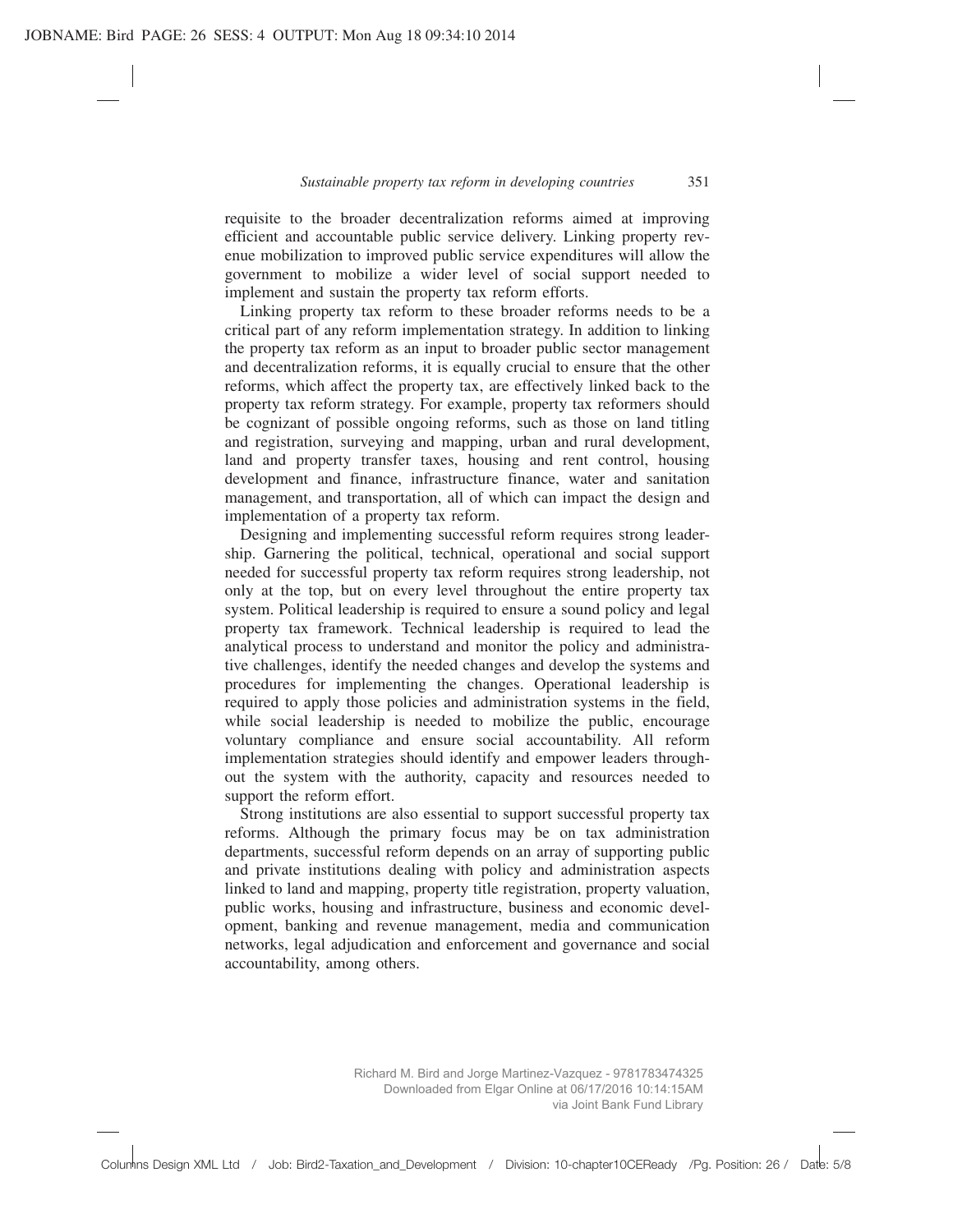In countries with relatively weak institutions, property tax reformers must recognize these constraints and the dynamic nature of institutional reform in order to develop appropriate strategies that can be implemented immediately, but which are flexible enough to adapt and grow with the evolving improvements within the broader institutional environment. An important example is the adoption of appropriate valuation methodologies, which can gradually improve as the supporting institutions are able to provide better quality property value information.

To address these various political, technical and institutional constraints, many countries have effectively adopted a pilot project approach to strategically design and implement changes. These pilot projects allow for field experimentation to develop systems and procedures, create opportunities for training and capacity building and provide a demonstration effect, all of which can help facilitate successful reform roll out, while limiting the political and financial risks of introducing new reform policies and procedures (Indonesia, Philippines and others) (Bird and Slack, 2004, Kelly, 2012; UN-HABITAT, 2011).

In addition to these broad issues, a successful property tax reform requires an understanding of the integrated connections within the property tax system. Policy decisions affect administration feasibility, while administration decisions affect the policy results. Reformers must choose an appropriate combination of complementary and supportive policy and administrative options, in order to successfully realize the property tax reform objectives.

Similarly reformers must appreciate the integrated nature of a property tax administration system. Each administrative function of data collection, valuation, assessment, collection, enforcement and taxpayer service and dispute resolution is necessary to generate property tax revenue, equity and efficiency. Thus, in designing an implementation strategy, reformers need to think globally, but act strategically.

It is important to remember that prioritization and sequencing are not the same thing, but understanding the contributing importance of each administration function to achieving the property tax goals can assist in correctly sequencing the priority reform activities.

The key to property tax administration reform lies in finding how best to improve the coverage, valuation and/or collection ratios. While improvement in all three ratios is needed to achieve the *potential* revenue, equity and efficiency goals, it is the collection ratio that ultimately determines the *realization* of these goals. That is, without tax collection taking place, the potential revenue and equity impacts of the coverage and valuation will only remain hypothetical. Thus the collection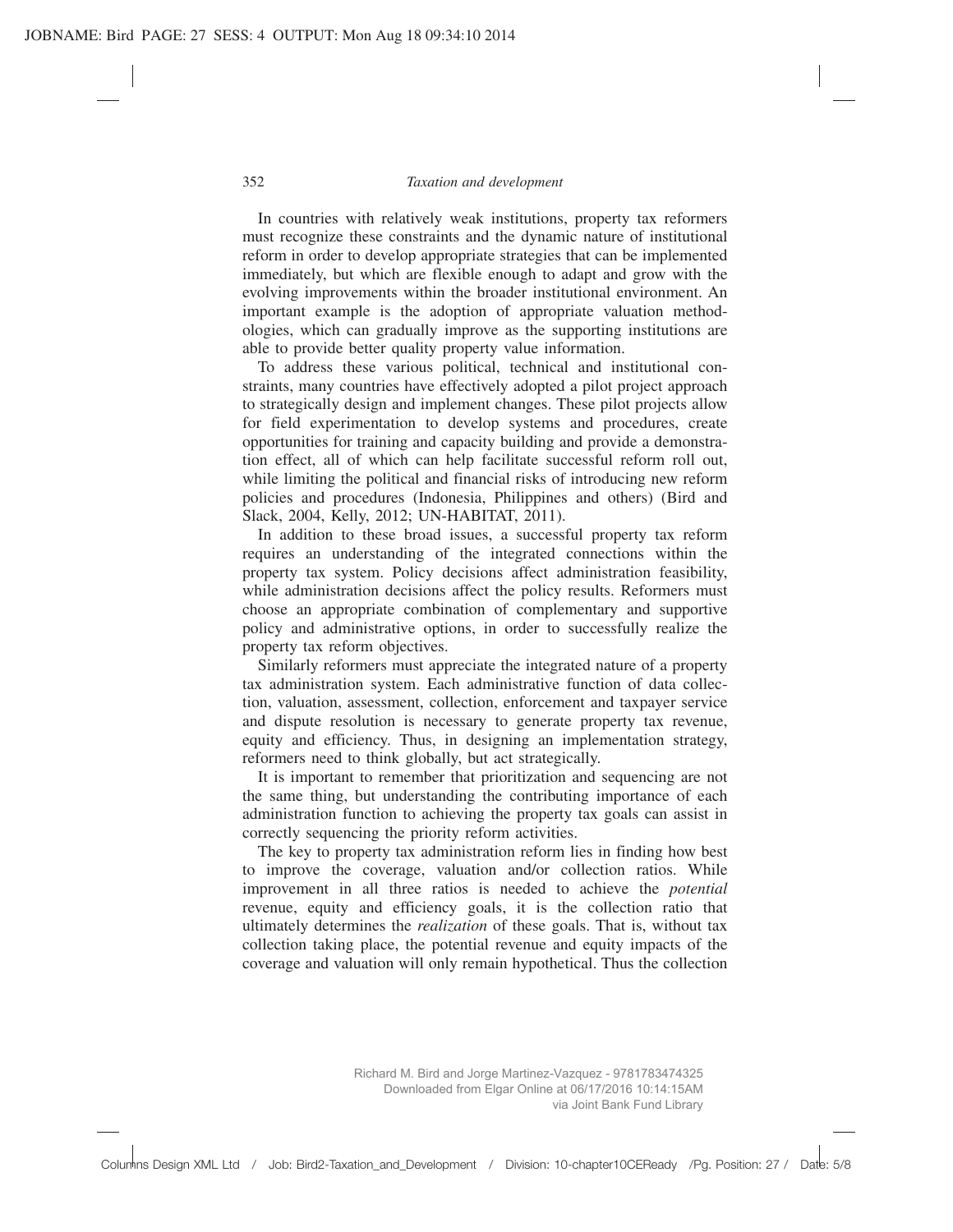ratio must function well, in order to enable governments to effectively realize the quality improvements in the coverage and valuation ratios.

Understanding the relative priorities of each function, combined with a situational analysis of the current property tax system performance, the reformer should be able to identify an appropriate sequencing of reform activities. Where to start? Does one start by focusing on expanding the coverage ratio? Or does one start by increasing the level and accuracy of the valuation ratio? Or should one start by focusing on the collection and enforcement? Trying to improve all functions simultaneously ignores the importance of prioritization and sequencing, especially in reform environments with limited political, institutional, financial and human capacity.

In a stylized fashion, there are two basic sequencing strategies to undertaking a property tax reform process. Countries either tend to start with strengthening property tax collections (i.e., the collection ratio) through a "collection led" strategy or they tend to start with strengthening the fiscal cadastre (i.e., the coverage and valuation ratios) through a "valuation-pushed" strategy (Kelly, 1993, 2000, 2013). Let us identify the underlying rationale and appropriateness of each stylized implementation strategy, with some country examples.

The collection-led strategy places priority on improving collection and enforcement, along with taxpayer service. Secondary attention is placed on improving the quality of property information and the accuracy of property valuation. This sequencing strategy recognizes that the "collection" function is what "realizes" the revenue, equity, efficiency and accountability objectives of the property tax. Improved tax mapping, fiscal cadastre information and property valuations linked to the coverage and valuation ratios are seen as secondary, but complementary to the collection process.

The collection-led strategy recognizes that a credible collection and enforcement process becomes a catalyst to encourage reforms to improve the coverage and valuation ratios. That is, it is only when property tax is actually collected, and enforcement becomes a reality, that taxpayers are highly motivated to ensure that the property tax physical information and property values are accurate. Taxpayers then worry about appealing the property values to ensure they are not forced to pay taxes based on inaccurate valuations. Without real tax enforcement, taxpayers have the option just to ignore inaccurate property information and valuations by ignoring the property tax payment itself. Focusing on property tax collections sets in place the incentives for higher voluntary compliance and more active taxpayer participation, exerting pressure on tax administration to ensure accuracy in the property and valuation information.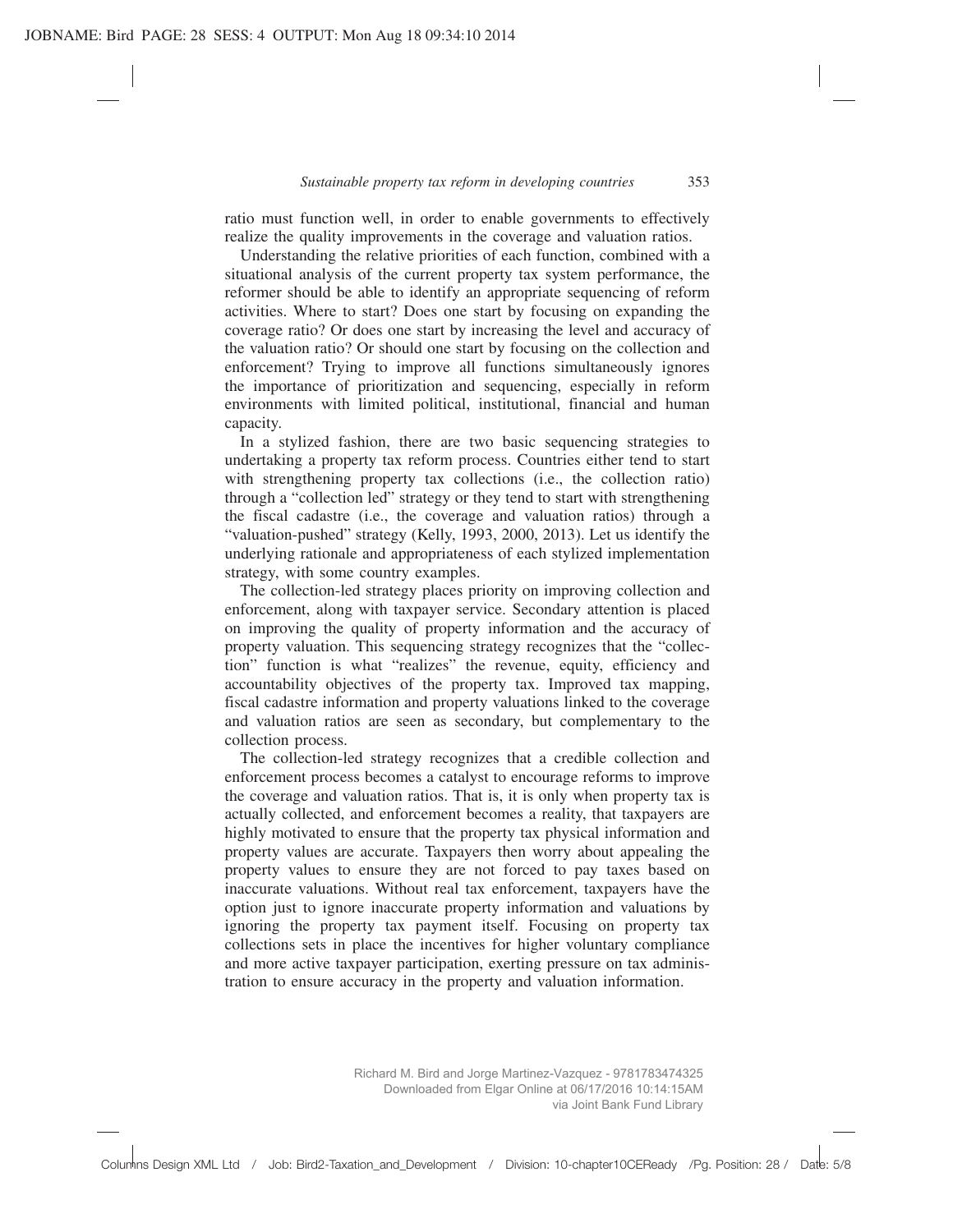This collection-led strategy approach was introduced in Indonesia following the enactment of the Land and Building Tax in 1986. The Indonesia strategy placed priority on the introduction of an effective payment collection system, which led to a credible delinquency list, thereby enabling government to undertake a historic seizure to enforce payment compliance in 1991 (Kelly, 1993). To build on the collection-led success, the reform introduced major improvements in improved property tax administration linked to the fiscal cadastre, including property valuation (Kelly, 1996).

This focus on collections lasted from 1988 to 1994, after which tax administration reverted to focusing more on routine fiscal cadastre and property valuation maintenance, to the neglect of systematic property tax enforcement. This said, it is important to note that the current, ongoing reform in Indonesia is transforming the shared property tax system to become a devolved own-source tax revenue system, now opening up 400+ opportunities for Indonesian local governments to possibly adopt and implement an effective local-government level collection-led strategy (Kelly, 2012).

A second, perhaps more successful, collection-led strategy experience is the case of Quezon City (Philippines). Through a combination of strong local political and technical support, Quezon has been able to sustain the collection-led strategy for over a decade. Quezon has actively pursued a collection led strategy, which blends voluntary compliance and strict enforcement, and is complemented by high quality taxpayer service and improvements in the fiscal cadastre and property valuation maintenance (Ignacio, 2005).

Both the Indonesia and Quezon cases show us the necessary ingredients for successful reform: strong political leadership, excellent technical support and the successful delivery of quality taxpayer education and awareness, lowering compliance costs, and ensuring equitable implementation of the property tax system. Although both cases followed a collection-led strategy, Quezon City appears more successful in sustaining the strategy. Quezon directly linked their property tax reform to local government management reforms, connecting the enhanced revenues with expenditures on improved local services. With its property tax as a local tax, Quezon City was able to successfully mobilize broad local stakeholder level support, by linking improved property tax mobilization with improved service delivery. This case clearly demonstrates how linking property tax reform to decentralization and local government service delivery reforms can be crucial to sustainable property tax reform implementation.

> Richard M. Bird and Jorge Martinez-Vazquez - 9781783474325 Downloaded from Elgar Online at 06/17/2016 10:14:15AM via Joint Bank Fund Library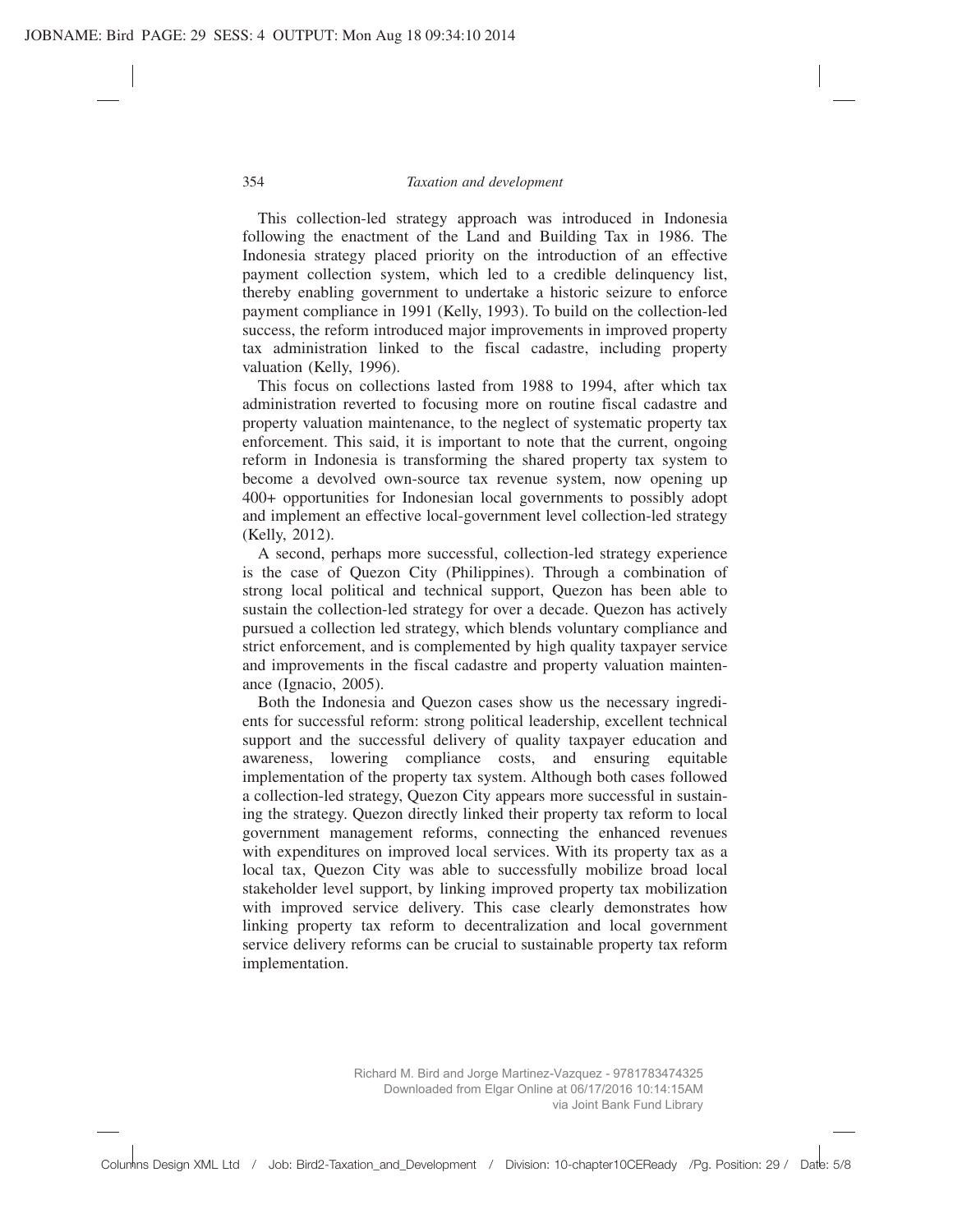In contrast to the collection-led strategy, most countries follow a valuation-pushed implementation strategy. This approach places top priority on updating the property tax roll, through expanding the fiscal cadastre and improving the accuracy of property valuations. This approach assumes that the major improvement in property tax yield will come from improving property valuations. The assumption is often that the non-valuation administrative functions are fully functional, with the major constraint being low and inaccurate values.

Although this may be true in many OECD countries, this is typically not true in developing countries. Focusing on the fiscal cadastre and related improvements in property valuation is not necessarily as useful, when there is a primary problem of inadequate political will, collections and enforcement. At the same time, relying on a one-time valuation roll creation exercise, even by the private sector, may be expedient but not necessarily useful unless institutional capacity is simultaneously developed to ensure that the coverage and valuation ratios can be maintained over time and used to generate improved revenues.

A classic example of a valuation-pushed strategy was the USAID Real Property Tax Administration project in the Philippines in the 1980s. This reform initiative saw property tax revenues increase by less than 1 percent following a multi-million dollar project (Dillinger, 1988). Another example was the World Bank supported property tax reform in Tanzania in the mid to late 1990s (Kelly and Musunu, 2000; McCluskey et al., 2003). Unfortunately, almost all ongoing property tax reforms around the world continue to be structured as valuation-pushed reforms, placing priority on GIS-based tax maps, new valuation techniques to the neglect of improving the tax collection process.

Within the context of these two stylized extremes, each country should design the appropriate priorities and sequencing needed to strategically implement the reform. All administrative reforms need to be comprehensive, targeted strategically to ensure success in increasing the various ratios, leading to sustainable property revenue mobilization. Although each situation differs, it is critical that reformers think strategically in choosing the appropriate mix of policy and administrative reforms and identifying the appropriate sequencing of those reform components.

Property tax reforms which are introducing new systems for the first time should start by building the fiscal cadastre, perhaps by initially introducing a pure area-based system and putting in the necessary collection and enforcement mechanisms (Hergesia) (UN-HABITAT, 2011). Over time the area-based system can switch to include a valuation-based system, while maintaining improvements in overall property tax administration (Croatia, 2012). The key is to target the intervention appropriate to the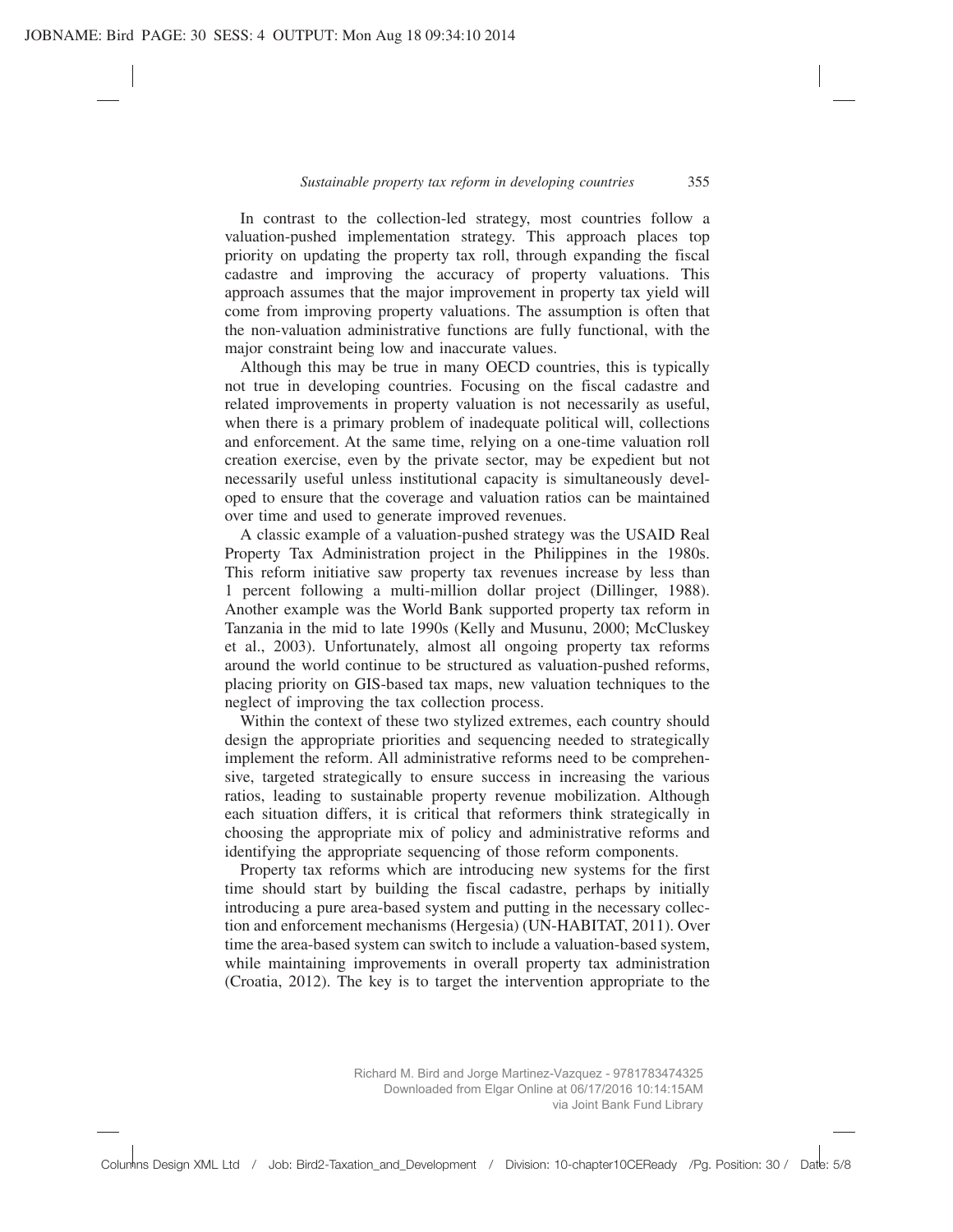situation, but always keeping in mind the critical importance of property tax collection and enforcement to ensure that potential can be turned into the reality.

In OECD countries, with functioning collection and enforcement systems and related supportive institutions, a valuation-pushed strategy may be the appropriate choice. However, in most developing countries, a more comprehensive approach is warranted following a collection-led implementation strategy. In those countries which already have an operational property tax system but which are confronted by low levels of collection, coverage and valuation ratios, it is suggested that a collectionled strategy may be the more appropriate approach (e.g., India).

Overall emphasis should be placed on ensuring that the property tax reform places proper attention to the collection and enforcement of the tax system, mobilizing the political will and ensuring the availability of legally enforceable enforcement procedures, accompanied by the needed improvements in ensuring the highest coverage and valuation ratios. Revenue collection is the ultimate objective of a tax system, with mapping, fiscal cadastre and valuation activities supportive components to the collection function. Without the ultimate collection of the tax, the property tax system will not achieve revenue, equity or efficiency goals.

Although policy choices affect the potential property tax liability to be collected, it is the administration choices which directly affect the level of tax effort, that portion of tax capacity that is realized. This being said, however, inappropriate and/or complicated tax policy can make tax administration costly and/or impossible to effectively implement. Thus, reformers should carefully evaluate the policy alternatives, so as to choose tax policy options, which are implementable within the legal and institutional environment. The general rule is to keep the policy simple and appropriately tailored to the existing reform environment, cognizant of political will, legal structure, institutional capacity across propertyrelated agencies, level of available property and market value information, human resource capacity and financial resources.

Let us now conclude by summarizing key recommendations for implementing sustainable property tax reforms.

# SUMMARY THOUGHTS FOR IMPLEMENTING SUSTAINBLE PROPERTY TAX REFORMS

Theory and international experience identify an extensive array of best practices related to successful design and implementation of property taxation. The challenge for each country is to identify the right mix of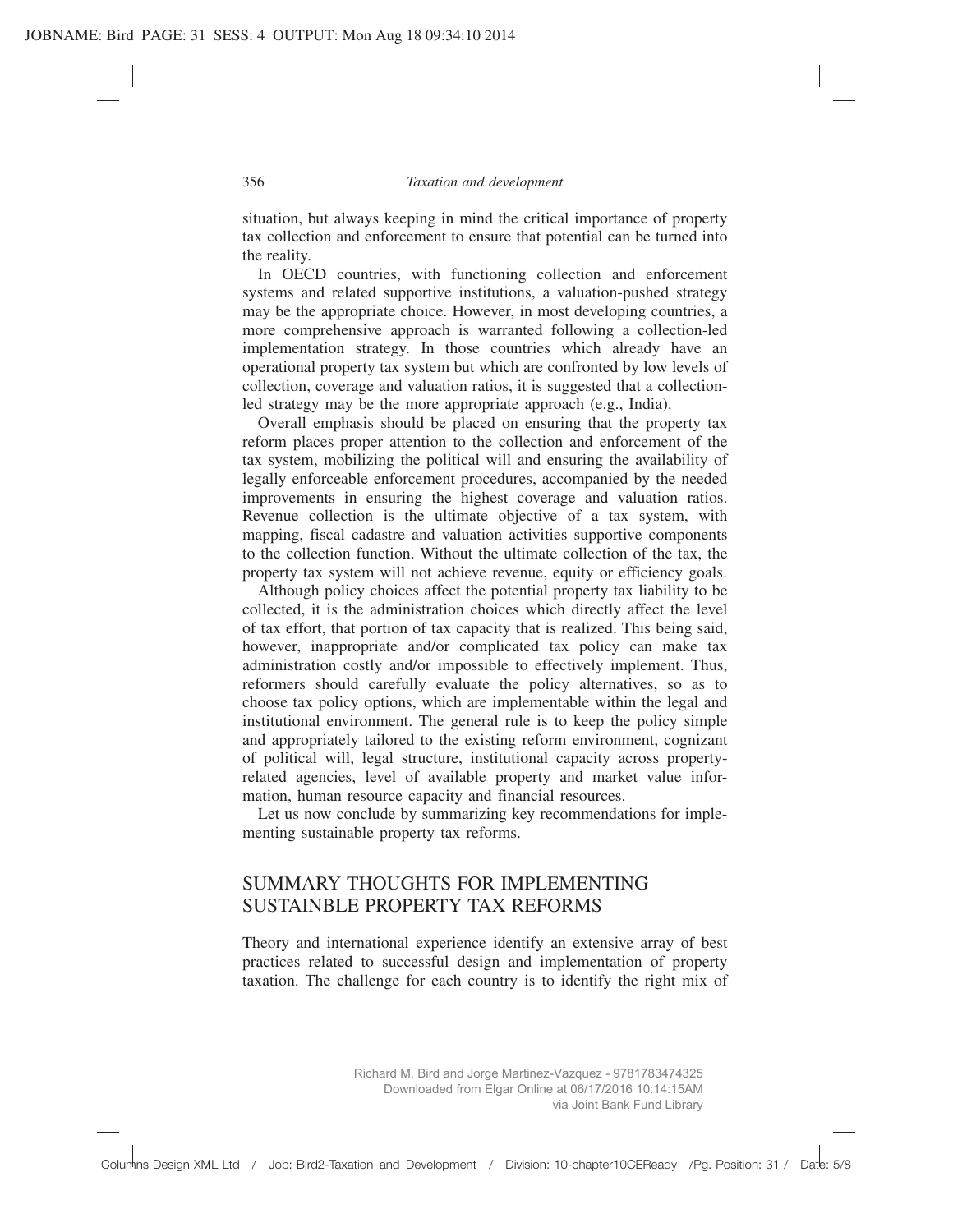policy and administration choices, molding and adapting them to each unique reform environment, so as to strategically implement sustainable property tax reform. This chapter closes by summarizing several key recommendations for helping make the property tax work in developing countries.

- + *Countries should link property tax reform to broader public sector management reforms.* Property tax reform should not be seen as an independent reform to be implemented in isolation. Rather, property tax reform must be recognized as a supportive input to broader public sector management reforms aimed at improving governance and public services. This would help link revenue mobilization and improved services, a necessary ingredient to encourage voluntary compliance.
- Public finance experts widely recognize the property tax as the ideal local tax. It has substantial revenue potential, with minimal efficiency distortions. It is able to capture location-specific net benefits and is relatively easy to administer. In addition the property tax is highly visible and politically sensitive, thus making it an excellent tax to generate local government revenues while forcing a degree of public and social accountability.
- $\bullet$  By recasting the property tax reform as an essential requisite for successful decentralization, property tax reforms can take advantage of a broader reform momentum, along with political, technical and popular support, and access to human and financial resources needed for success. The property tax reform can serve as a possible cornerstone for empowering local governments with a degree of financial resources needed to improve efficient and accountable governance and service delivery.
- *Countries should adopt appropriate policy.* Ultimately property tax policy choices must be implementable to realize the revenue, efficiency and equity results. Therefore policy choices need to be adopted, cognizant of the institutional and administrative constraints, recognizing that these policy choices be structured to evolve over time in line with improvements in the broader reform environment and administrative capacity. All reforms are dynamic, thus requiring government to systematically monitor and periodically adjust the property tax policy and administrative options to ensure effective implementation and realization of the expected revenue, equity and efficiency objectives.
- Reformers must focus on the tax base and tax rate choices, always bearing in mind the need for simplicity to enable implementation.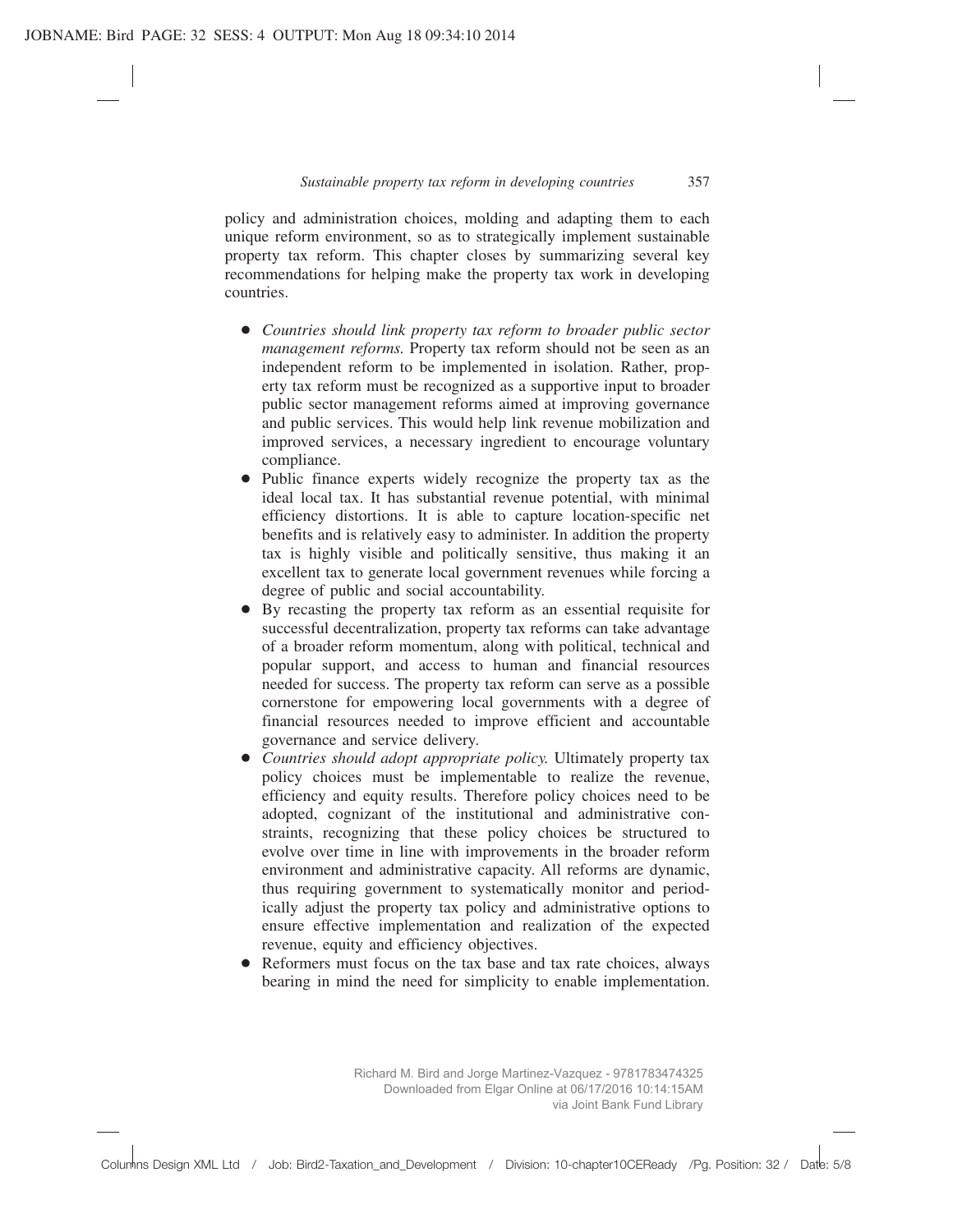Policy reform, especially in developing countries, should rationalize exemptions so as to limit tax expenditures, reduce excessively generous tax breaks, and target tax relief more effectively to reduce revenue loss, inequities and inefficiencies. Exempted properties, and those receiving tax reliefs, should be required to submit a formal request to facilitate a periodic review process. A situation of "once exempted, always exempted" should be avoided.

- Tax rate structures should be kept uniform, to the extent possible. Classified tax rate systems, if adopted, should be limited to few categories, such as residential, non-residential and agricultural properties. Progressive property tax rates should be avoided. Governments need to focus on realizing property tax equity, efficiency and revenue policy objectives through improvements in administration.
- + *Countries should focus priority on improving property tax administration.* Priority must be placed on property tax administration to ensure that the coverage, valuation and collections ratios are close to 100 percent. The weakest link in property tax reforms, especially in developing countries, is the quality of tax administration. Cognizant of the institutional, systems and human capacity constraints, countries must adopt simplified data capture, data management and tax mapping procedures, appropriate valuation methodologies, transparent assessment procedures, accountable collection mechanisms, effective enforcement systems and targeted taxpayer services. These administrative procedures should be integrated into a computer-assisted administration support system which can improve the speed and accuracy of data management, valuation, billing, collection, enforcement and taxpayer service, as needed.
- Ultimately all tax departments should be rationalized, unbundling the functions, allocating those functions to the level of government and/or to the private sector based on factors such as efficiency, accountability, economies of scale, need for equity, need to avoid conflict of interest, and need to mobilize political will. Doing so will improve cost effectiveness, equity and efficiency of tax administration. A transitional, incremental approach should be adopted to phase in the reform implementation tailored to the absorptive capacity of the tax administration and the taxpaying public.
- + *Countries should implement property tax reforms in a comprehensive, yet strategic manner.* Property taxation is ultimately a revenue instrument, which should generate revenues as efficiently and equitably as possible, while minimizing economic, administrative and compliance costs. The property tax administration is neither a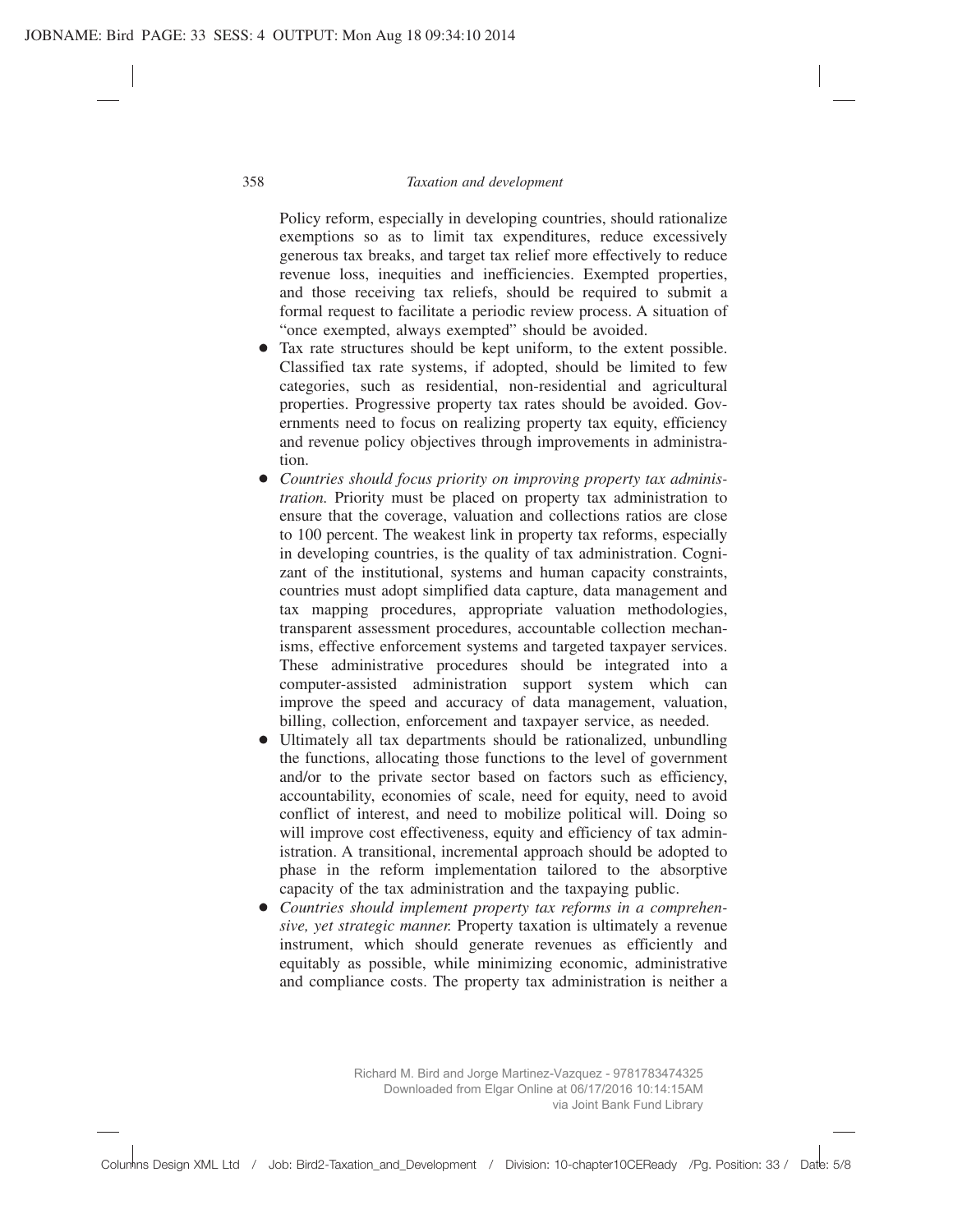mapping agency nor a valuation agency; all mapping and valuation functions must be recognized as intermediate prerequisites needed to enable tax departments to collect revenue. Priority must be placed on collection functions, as it is ultimately only through tax collection that the revenue, efficiency and equity objectives can be achieved.

- Countries must recognize that an effective tax collection function is only possible, however, if supported by an effective supportive system of tax base coverage and valuation. Therefore countries must implement a strategic combination of policy and administration reforms to improve coverage, valuation and collection ratios. While analyzing the property tax system comprehensively, all countries must identify the specific areas of reform intervention and sequence those interventions to ensure results.
- In general, however, a critical priority, at least in most developing countries, should be on improving the collection system. Tax policy, which is not collected/implemented, will not generate the intended revenues, efficiency and equity objectives. International experience would suggest the need to adopt a 'collection-led' implementation strategy, supplemented by improvements in the coverage and valuations. Revenue collection is the ultimate objective of a tax system, with the mapping, fiscal cadastre and valuation activities supportive components to the collection function. Without the ultimate collection of the tax, the property tax system will not achieve revenue, equity or efficiency goals.
- + *Countries must recognize that property tax reform is a long-term process.* Property tax policy can be changed overnight through passing a law and/or changing policy regulations. However, implementing those policy changes into "realized" policy success will take time. Policy changes must be translated into reality through effective administrative processes which require sustained political will, operational and technical capacity, systems and procedures, funding and time to be successfully implemented.
- $\bullet$  In sequencing the reform it is always important to phase in "quick" wins", giving time for more long-term systemic and institutional changes. Countries operating with manual systems need time to transform policy changes into results, using pilot projects to test reform procedures for further replication. Countries operating a pure area-based system will need time to evolve toward a valuationbased system, as valuation-related information and capacity is developed to improve buoyancy and equity of the property tax system. Countries must focus on a comprehensive approach to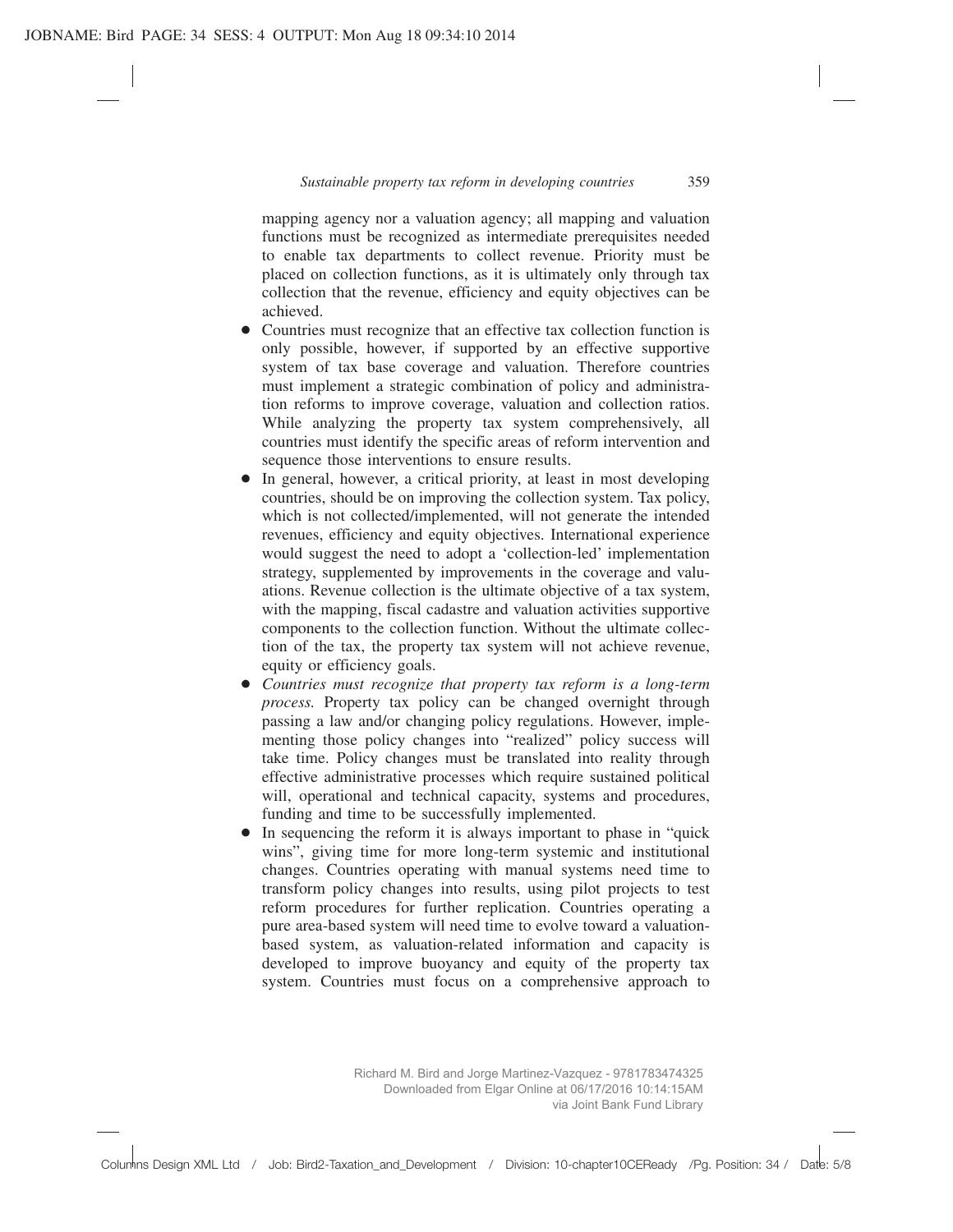property tax reform to ensure improvements in collection, valuation and coverage ratios. International experience suggests that nationwide property tax reforms can take 5 to 15 years to realize sustainable results.

# **NOTES**

- 1. See Corn (2012) on the PILT (USA), Government of Canada (2012) on the PILT for the Government of Canada, Muniscope (2010) on Provincial level 'Grants in Lieu of Taxes' to municipalities, and Kelly (2000) on Contribution in Lieu of Rates (Kenya).
- 2. NIUA (2010) reports wide variation in a country as diverse as India. Ahmedabad, Chennai, Indore, Kulkata, and Pune apply progressive rates; while Bangalore, Ludhiana, and Patna use a classified tax system applying a flat rate differentiated by residential and non-residential.
- 3. Jamaica simplified its tax rate structure by removing bands and caps, introducing a flat rate of J\$600 for values up to a threshold of \$300,000, and a flat rate of 0.5 percent on the amount in excess of \$300,000. In 2010, the tax rates were adjusted upwards to a flat J\$1,000 for values up to \$300,000, with a flat rate of 0.75 percent for amounts in excess of J\$300,000. See http://www.jamaica-gleaner.com/gleaner/20100425/business/ business4.html.
- 4. http://www.news24.com/SouthAfrica/News/Power-to-Shabangus-property-cut-off-201 20621.
- 5. In 2012, the Greek High Court ruled that it would be unconstitutional to cut electricity for nonpayment of the property tax. http://articles.businessinsider.com/2012-03-02/ europe/31115881\_1\_property-tax-ruling-electricity#ixzz24Ph9gdUy.
- 6. See USAID (undated) for Paraguay, Kelly (1993) for Indonesia and Radio Miraya (2012) for Sudan.

### **REFERENCES**

- Almy, Richard (2001), "A Survey of Property Tax Systems in Europe". Report prepared for the Slovenia Department of Taxes and Customs, Ljubljana, Ministry of Finance. www.agjd.com/EuropeanPropertyTaxSystems.pdf.
- Bahl, Roy (1999), "Implementation Rules for Fiscal Decentralization". International Studies Program Working Paper Series 99-01, Andrew Young School of Policy Studies, Georgia State University.
- Bahl, Roy (2009), "Property Tax Reform in Developing and Transition Countries". USAID Report prepared under the Fiscal Reform and Economic Governance Task Order, GEG-I-00-04-00001-00 Task Order No. 07.
- Bahl, Roy and J. Martinez-Vazquez (2006), "Sequencing Fiscal Decentralization". World Bank Policy Research Working Paper 3914.
- Bahl, Roy and J. Martinez-Vasquez (2008), "The Property Tax in Developing Countries: Current Practice and Prospects", Chapter 2 in *Making the Property Tax Work: Experiences in Developing and Transitional Countries* (Cambridge, MA: Lincoln Institute of Land Policy).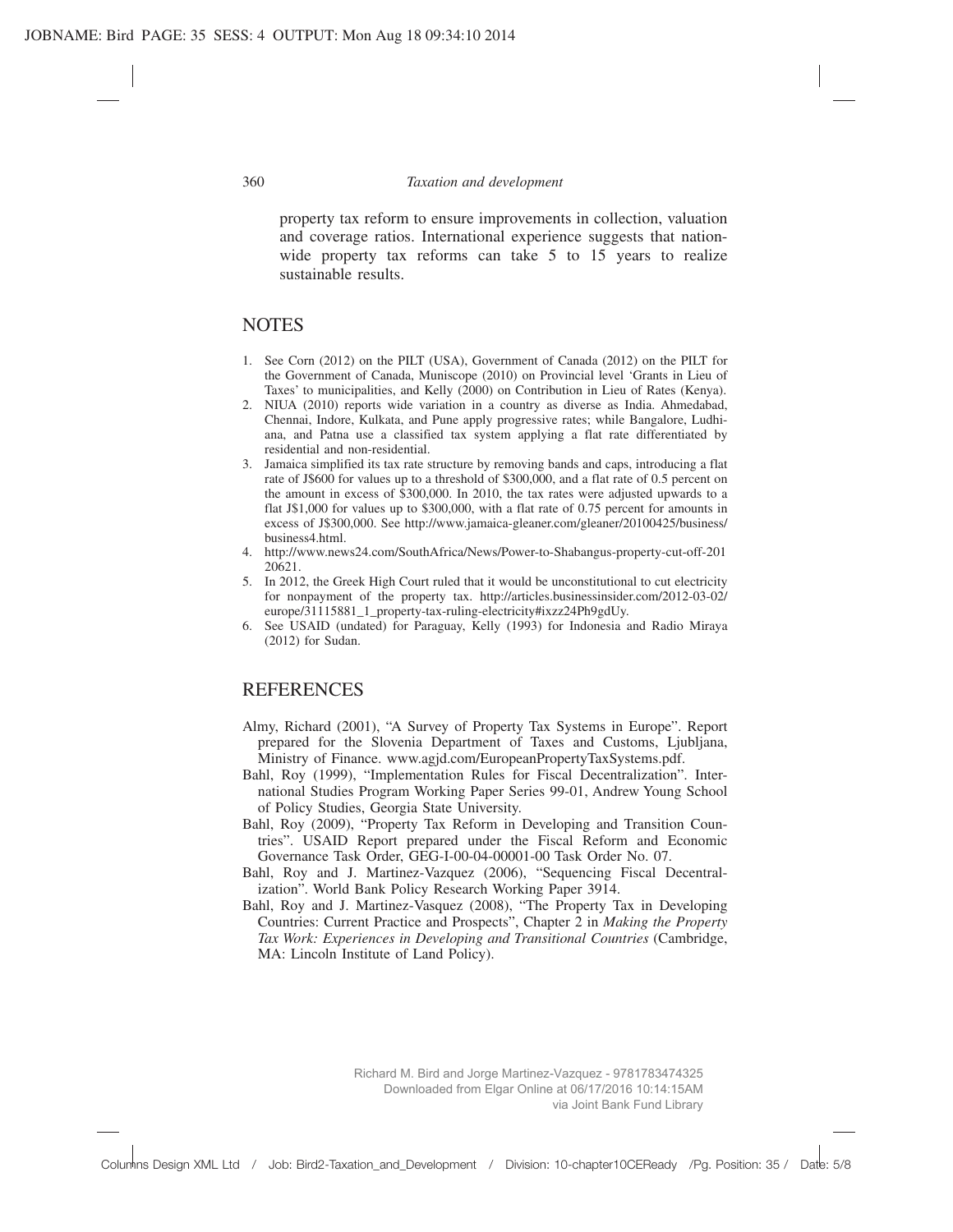- Bahl, Roy, J. Martinez-Vasquez, and J. Youngman (eds) (2008), *Making the Property Tax Work: Experiences in Developing and Transitional Countries* (Cambridge, MA: Lincoln Institute of Land Policy).
- Bahl, Roy, J. Martinez-Vazquez and Joan Youngman (eds) (2010), *Challenging the Conventional Wisdom on the Property Tax* (Cambridge, MA: Lincoln Institute of Land Policy).
- Bahl, Roy and Richard Bird (2008), "Subnational Taxes in Developing Countries: The Way Forward", Public Budgeting & Finance, 28 (4): 1–25.
- Bird, Richard and E. Slack (eds) (2004), *International Handbook of Land and Property Taxation* (Cheltenham, UK and Northampton, MA, USA: Edward Elgar Publishing).
- Boex, Jamie and Roy Kelly (2013), "Fiscal Federalism and Public Financial Management Reforms", Chapter 12 in R. Allen, R. Hemming and B. Potter (eds), *International Handbook of Public Financial Management* (London: Palgrave Macmillan), 259–279.
- Boex, Jamie and Sedar Yilmaz (2010), "An Analytical Framework for Assessing Decentralized Local Governance and the Local Public Sector", IDG Working Paper No. 2010-06.
- Casanegra de Jantscher, Milka (1990), "Administering the VAT", in Malcolm Gillis, Carl S. Shoup, and Gerardo P. Sicat (eds), *Value Added Taxation in Developing Countries* (Washington, DC: World Bank), 171–179.
- Chosun Ilbo (2008), "Comprehensive Real Estate Tax to Go by 2012", retrieved on 25 August 2012 from http://english.chosun.com/site/data/html\_dir/2008/09/ 24/2008092461008.html.
- Corn, M. Lynne (2012), "PILT (Payments in Lieu of Taxes): Somewhat Simplified", Congressional Research Service RL31392.
- De Cesare, Claudia (2012), "Improving the Performance of the Property Tax in Latin America", Lincoln Institute of Land Policy.
- Dillinger, William (1988), *Urban Property Tax Reform: The Case of the Philippines' Real Property Tax Administration Project* (Washington, DC: World Bank).
- Dillinger, William (1991), *Urban Property Tax Reform: Guidelines and Recommendations* (Washington, DC: World Bank).
- Franzsen, Riel and W. McCluskey (2005), "An Exploratory Overview of Property Taxation in the Commonwealth of Nations", Lincoln Institute of Land Policy, retrieved on 22 August 2012 from https://www.lincolninst.edu/pubs/dl/1069\_ Franzsen\_complete\_web.pdf.
- Government of Canada, Public Works and Government Services Canada (2012), "Payments in Lieu of Taxes (PILT) Web Page" retrieved on 25 August 2012 from http://www.tpsgc-pwgsc.gc.ca/biens-property/peri-pilt/index-eng.html.
- Government of Korea, Ministry of Strategy and Finance (2012), "A Guide to Korean Taxation", retrieved on 20 August 2012 from http://english.mosf.go.kr/ upload/eco/2012/07/FILE\_09CGH6\_20120724140314\_1.pdf.
- Guevara, Milwida (2003), "Real Property Taxation in the Philippines", Unpublished World Bank 2003 Seminar Paper at http://www1.worldbank.org/public sector/decentralization/June2003Seminar/Philippines.pdf.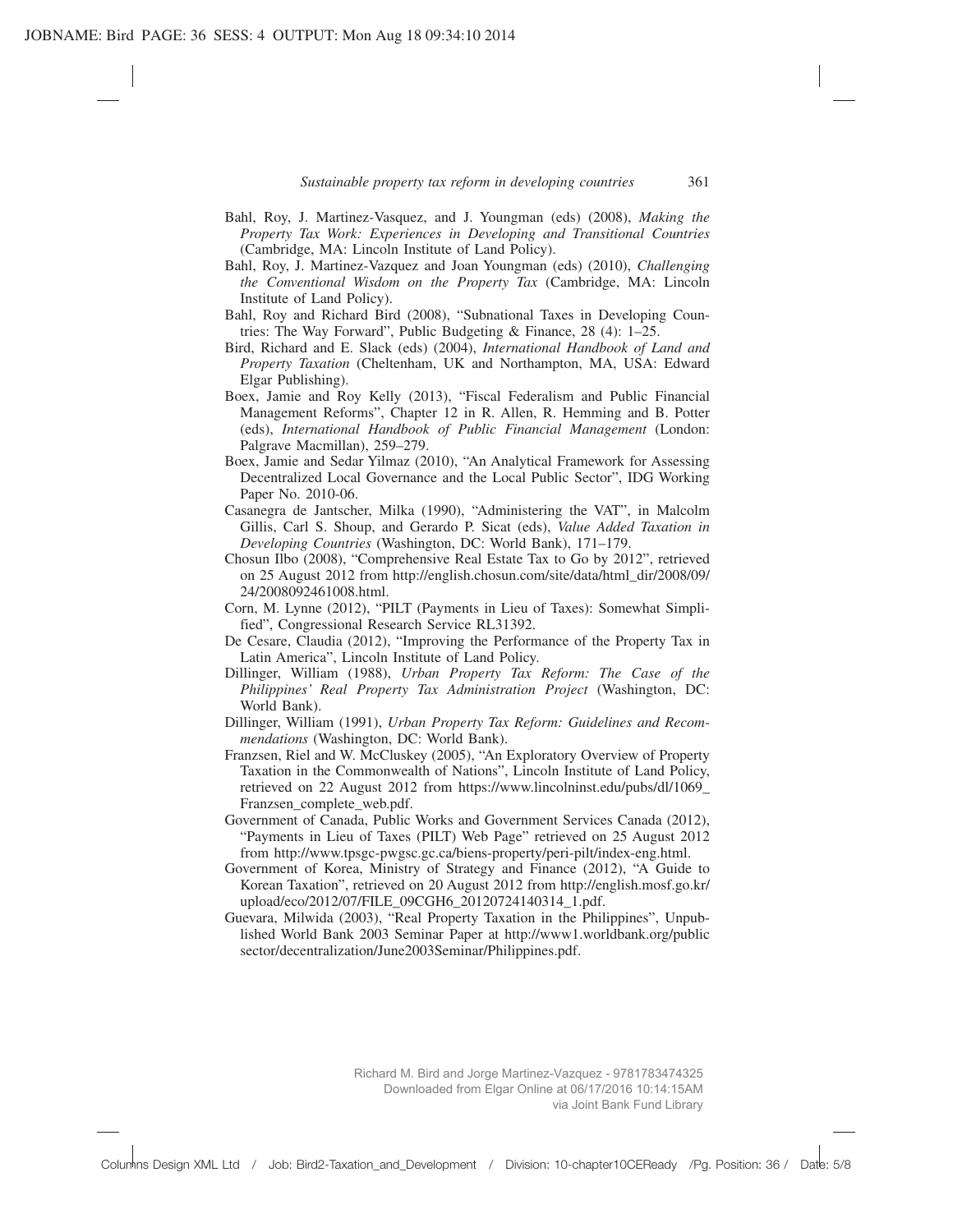- Ignacio, C.H. (2005), "Innovating Tax Administration Measures: Quezon City", in J.D. Amatong (ed.), *Local Government Fiscal and Financial Management: Best Practices* (Manila, Department of Finance), 70–87.
- Kelly, Roy (1993), "Property Tax Reform in Indonesia: Applying a Collection-Led Strategy", *Bulletin of Indonesian Economic Studies*, 29 (1): 1–21.
- Kelly, Roy (1996), "The Evolution of a Property Tax Information Management System in Indonesia", in G. Jenkins (ed.), *Information Technology and Innovation in Tax Administration* (Cambridge, MA: Kluwer), 115–135.
- Kelly, Roy (2000), "Designing a Property Tax Reform for Sub-Saharan Africa: An Analytical Framework applied to Kenya", *Public Finance and Budgeting*, 20 (4): 36–51.
- Kelly, Roy (2004), "Property Taxation in Indonesia: Emerging Challenges from Decentralization", *Asia Pacific Journal of Public Administration*, 26 (1): 71–90.
- Kelly, Roy (2011), "Challenges and Opportunities for Property Taxation in Egypt", Unpublished report submitted to MOF and USAID Chemonics.
- Kelly, Roy (2012), "Strengthening the Revenue Side" Chapter 10 in *Fiscal Decentralization in Indonesia a Decade after Big Bang* (Jakarta: University of Indonesia Press), 173–206.
- Kelly, Roy (2013), "Property Tax Collection and Enforcement", in W. McCluskey, G. Cornia and L. Walters (eds), *A Primer on Property Tax: Administration and Policy* (London: Wiley-Blackwell), Chapter 6.
- Kelly, Roy and Zainab Musunu (2000), "Implementing Property Tax Reform in Tanzania", *Journal of Property Tax Assessment and Administration*, 5: 5–25.
- Kelly, Roy, Marco Montes, Edith Maseya, Kenneth Nkandkha and Kiisa Tombere (2001), "Improving Revenue Mobilization in Malawi: Study on Business Licensing and Property Rates". Report submitted to Government of Malawi, Decentralization Secretariat.
- Kenyon, Daphne and A. Langley (2010), "Payments in Lieu of Taxes: Balancing Municipal and Nonprofit Interests", Lincoln Institute of Land Policy, Policy Focus Report.
- Kenyon, Daphne, A. Langley, and B. Paquin (2012), "Rethinking Property Tax Incentives for Business", Lincoln Institute of Land Policy, Policy Focus Report.
- Kitchen, Harry (2005), "Property Taxation: Issues in Implementation", Queens University Working Paper, 2005(3). www.queensu.ca/iigr/WorkingPapers/ Archive/ … /2005-3Kitchen.pdf.
- Linn, Johannes (1980), "Property taxation in Bogota, Columbia: an Analysis of Poor Revenue Performance", *Public Finance Quarterly*, 8 (4): 457–476.
- Machiavelli, Niccolò (1950), *The Prince and The Discourses*, The Modern Library, Random House, Chapter VI, p. 21 as quoted in http://design. caltech.edu/erik/Misc/Machiavelli.html.
- Mathur, O.P., D. Thakur, N. Rajadhyaksha, and R. Bahl (2009), "Urban Property Tax Potential in India", National Institute of Public Finance and Policy, New Delhi.
- McCluskey, William (ed.) (1999), *Property Taxation: An International Comparative Review* (Brookfield, VT: Ashgate).